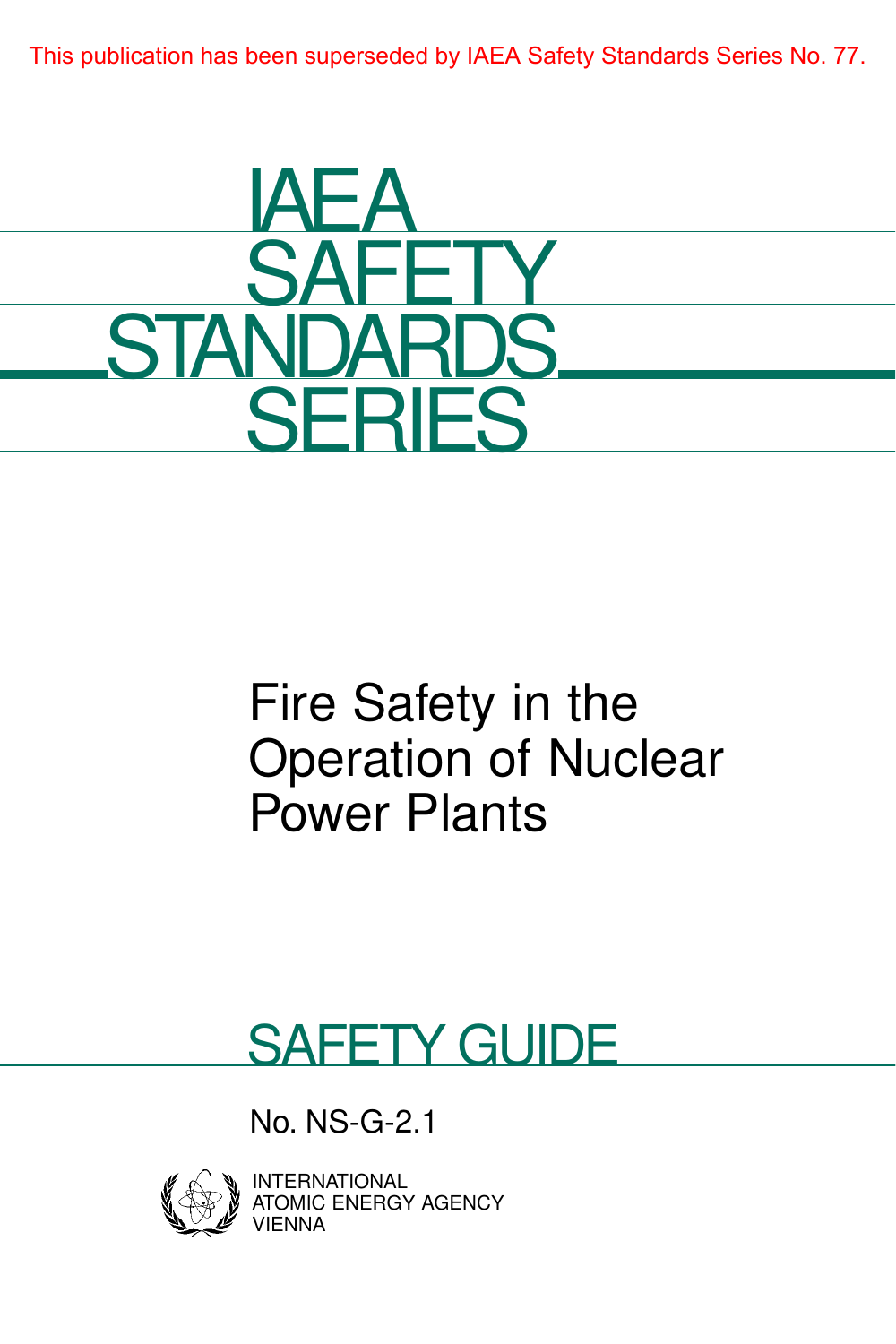## **IAEA SAFETY RELATED PUBLICATIONS**

#### IAEA SAFETY STANDARDS

Under the terms of Article III of its Statute, the IAEA is authorized to establish standards of safety for protection against ionizing radiation and to provide for the application of these standards to peaceful nuclear activities.

The regulatory related publications by means of which the IAEA establishes safety standards and measures are issued in the **IAEA Safety Standards Series**. This series covers nuclear safety, radiation safety, transport safety and waste safety, and also general safety (that is, of relevance in two or more of the four areas), and the categories within it are **Safety Fundamentals**, **Safety Requirements** and **Safety Guides.**

- **Safety Fundamentals** (blue lettering) present basic objectives, concepts and principles of safety and protection in the development and application of nuclear energy for peaceful purposes.
- **Safety Requirements** (red lettering) establish the requirements that must be met to ensure safety. These requirements, which are expressed as 'shall' statements, are governed by the objectives and principles presented in the Safety Fundamentals.
- **Safety Guides** (green lettering) recommend actions, conditions or procedures for meeting safety requirements. Recommendations in Safety Guides are expressed as 'should' statements, with the implication that it is necessary to take the measures recommended or equivalent alternative measures to comply with the requirements.

The IAEA's safety standards are not legally binding on Member States but may be adopted by them, at their own discretion, for use in national regulations in respect of their own activities. The standards are binding on the IAEA in relation to its own operations and on States in relation to operations assisted by the IAEA.

Information on the IAEA's safety standards programme (including editions in languages other than English) is available at the IAEA Internet site

www.iaea.org/ns/coordinet

or on request to the Safety Co-ordination Section, IAEA, P.O. Box 100, A-1400 Vienna, Austria.

#### OTHER SAFETY RELATED PUBLICATIONS

Under the terms of Articles III and VIII.C of its Statute, the IAEA makes available and fosters the exchange of information relating to peaceful nuclear activities and serves as an intermediary among its Member States for this purpose.

Reports on safety and protection in nuclear activities are issued in other series, in particular the **IAEA Safety Reports Series**, as informational publications. Safety Reports may describe good practices and give practical examples and detailed methods that can be used to meet safety requirements. They do not establish requirements or make recommendations.

Other IAEA series that include safety related sales publications are the **Technical Reports Series,** the **Radiological Assessment Reports Series** and the **INSAG Series**. The IAEA also issues reports on radiological accidents and other special sales publications. Unpriced safety related publications are issued in the **TECDOC Series**, the **Provisional Safety Standards Series**, the **Training Course Series,** the **IAEA Services Series** and the **Computer Manual Series**, and as **Practical Radiation Safety Manuals** and **Practical Radiation Technical Manuals**.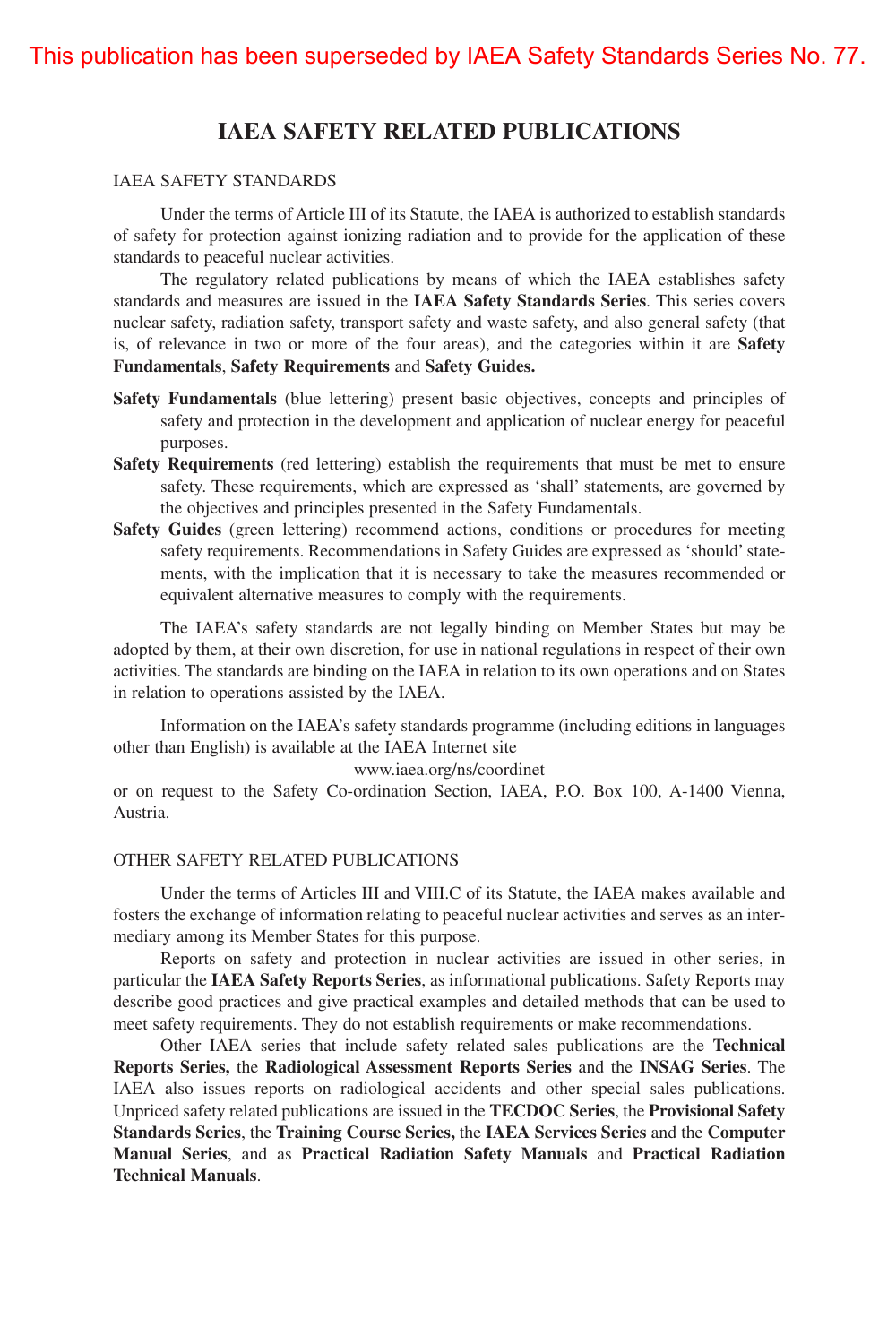## FIRE SAFETY IN THE OPERATION OF NUCLEAR POWER PLANTS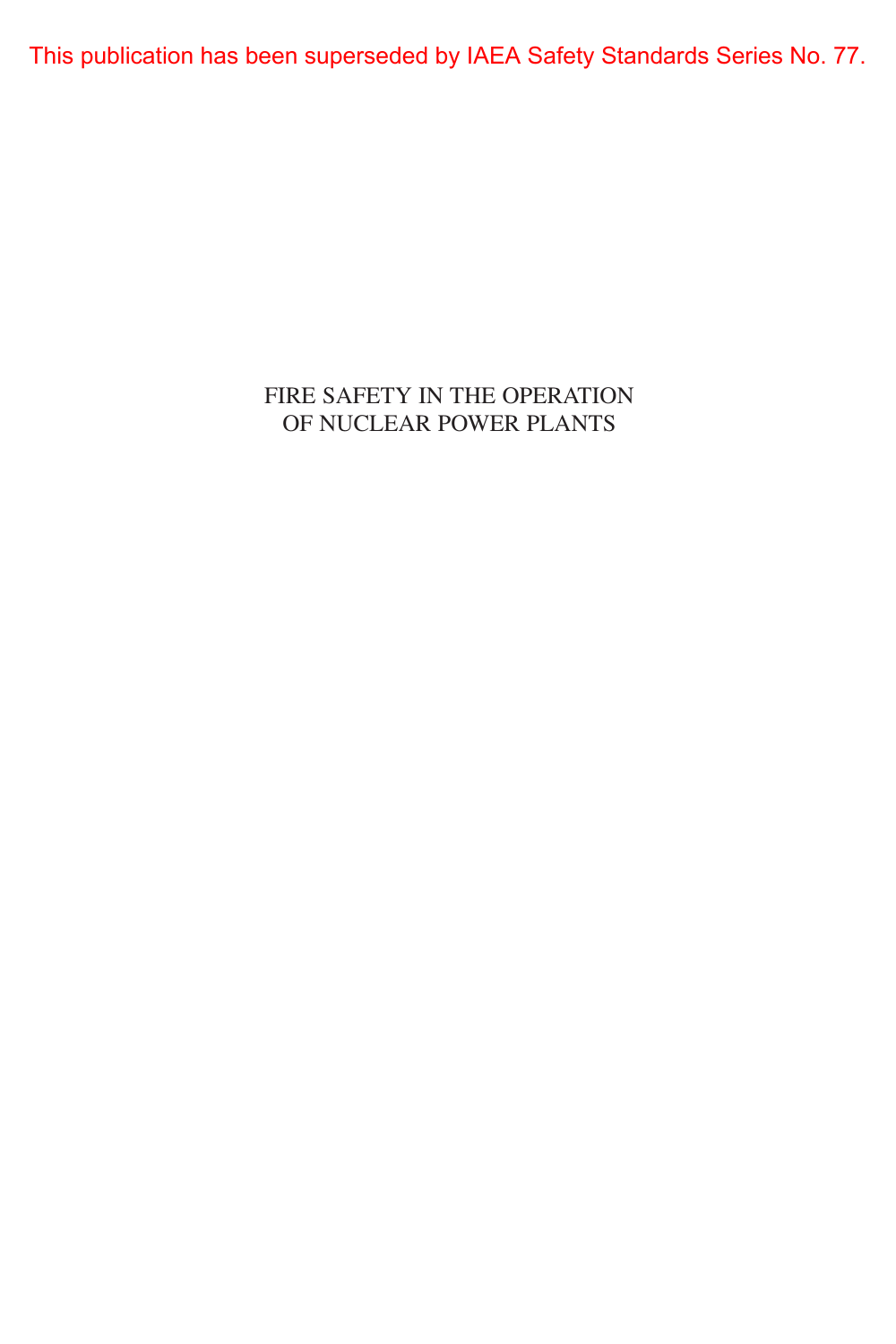AFGHANISTAN ALBANIA ALGERIA ANGOLA ARGENTINA ARMENIA AUSTRALIA **AUSTRIA** BANGLADESH BELARUS BELGIUM BENIN BOLIVIA BOSNIA AND HERZEGOVINA JAPAN BRAZIL BULGARIA BURKINA FASO CAMBODIA CAMEROON CANADA CHILE CHINA COLOMBIA  $\frac{1}{\sqrt{N}}$ COSTA RICA COTE D'IVOIRE CROATIA CUBA **CYPRUS** CZECH REPUBLIC DEMOCRATIC REPUBLIC OF THE CONGO DENMARK DOMINICAN REPUBLIC ECUADOR EGYPT EL SALVADOR ESTONIA ETHIOPIA FINLAND FRANCE GABON GEORGIA GERMANY GHANA GREECE GUATEMALA HAITI HOLY SEE HUNGARY ICELAND INDIA INDONESIA IRAN, ISLAMIC REPUBLIC OF REPUBLIC OF MOLDOVA IRAQ IRELAND ISRAEL ITALY JAMAICA JORDAN KAZAKHSTAN KENYA KOREA, REPUBLIC OF KUWAIT LATVIA LEBANON LIBERIA LIBYAN ARAB JAMAHIRIYA SYRIAN ARAB REPUBLIC LIECHTENSTEIN LITHUANIA LUXEMBOURG MADAGASCAR MALAYSIA MALI MALTA MARSHALL ISLANDS MAURITIUS MEXICO MONACO MONGOLIA **MOROCCO** MYANMAR NAMIBIA NETHERLANDS NEW ZEALAND NICARAGUA NIGER NIGERIA NORWAY PAKISTAN PANAMA **PARAGUAY** PERU PHILIPPINES POLAND PORTUGAL QATAR ROMANIA RUSSIAN FEDERATION SAUDI ARABIA SENEGAL SIERRA LEONE SINGAPORE SLOVAKIA SLOVENIA SOUTH AFRICA SPAIN SRI LANKA SUDAN SWEDEN SWITZERLAND THAIL AND THE FORMER YUGOSLAV REPUBLIC OF MACEDONIA TUNISIA TURKEY UGANDA UKRAINE UNITED ARAB EMIRATES UNITED KINGDOM OF GREAT BRITAIN AND NORTHERN IRELAND UNITED REPUBLIC OF TANZANIA UNITED STATES OF AMERICA URUGUAY UZBEKISTAN VENEZUELA VIET NAM YEMEN YUGOSLAVIA ZAMBIA ZIMBABWE

The following States are Members of the International Atomic Energy Agency:

The Agency's Statute was approved on 23 October 1956 by the Conference on the Statute of the IAEA held at United Nations Headquarters, New York; it entered into force on 29 July 1957. The Headquarters of the Agency are situated in Vienna. Its principal objective is "to accelerate and enlarge the contribution of atomic energy to peace, health and prosperity throughout the world''.

#### © IAEA, 2000

Permission to reproduce or translate the information contained in this publication may be obtained by writing to the International Atomic Energy Agency, Wagramer Strasse 5, P.O. Box 100, A-1400 Vienna, Austria.

> Printed by the IAEA in Austria July 2000 STI/PUB/1091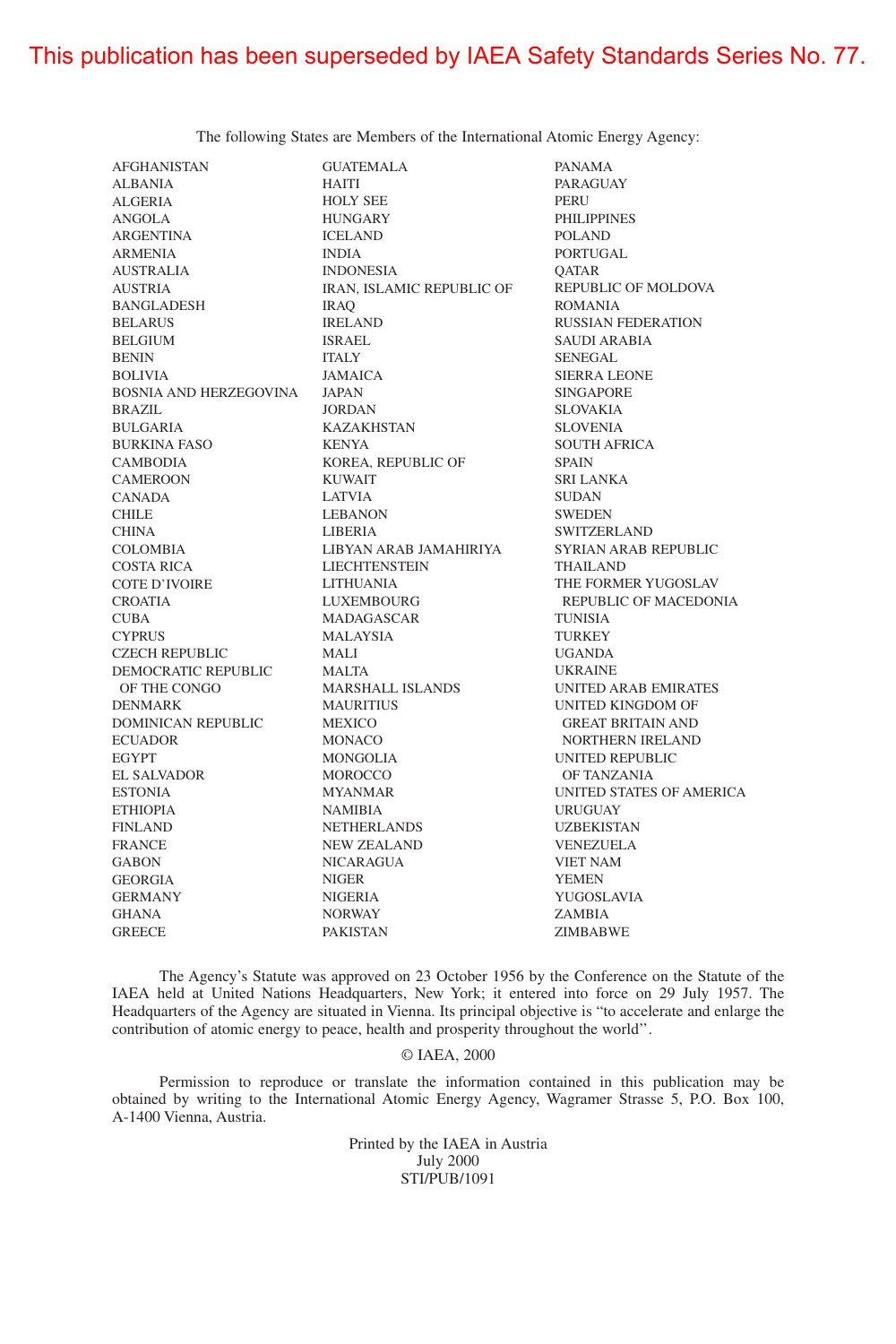SAFETY STANDARDS SERIES No. NS-G-2.1

# FIRE SAFETY IN THE OPERATION OF NUCLEAR POWER PLANTS

# SAFETY GUIDE

INTERNATIONAL ATOMIC ENERGY AGENCY VIENNA, 2000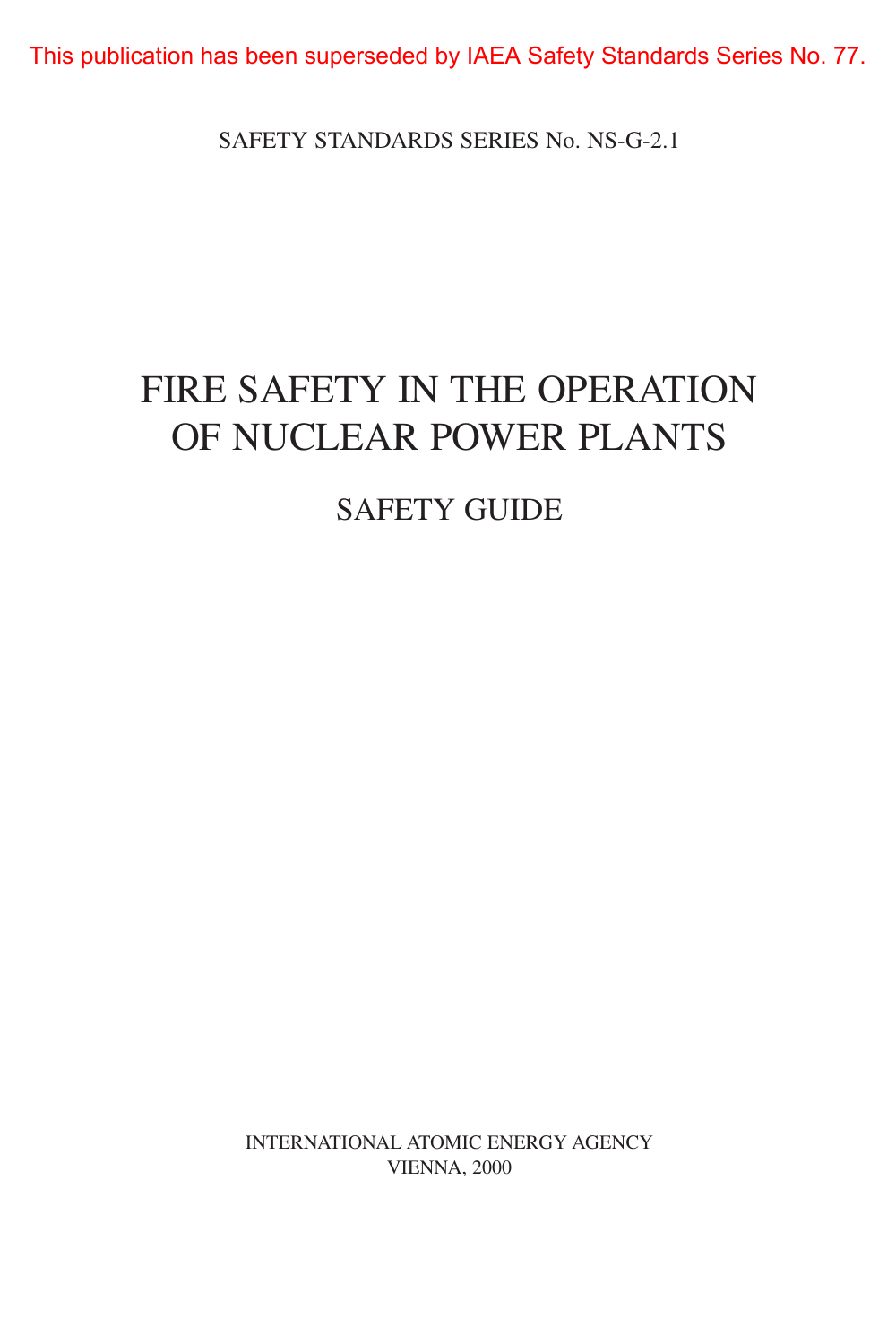#### **VIC Library Cataloguing in Publication Data**

Fire safety in the operation of nuclear power plants : safety guide. — Vienna : International Atomic Energy Agency, 2000. p. ; 24 cm. — (Safety standards series, ISSN 1020–525X ; no. NS-G-2.1) STI/PUB/1091

ISBN 92–0–100900–3 Includes bibliographical references.

1. Nuclear power plants—Fires and fire prevention. I. International Atomic Energy Agency. II. Series.

VICL 00–00243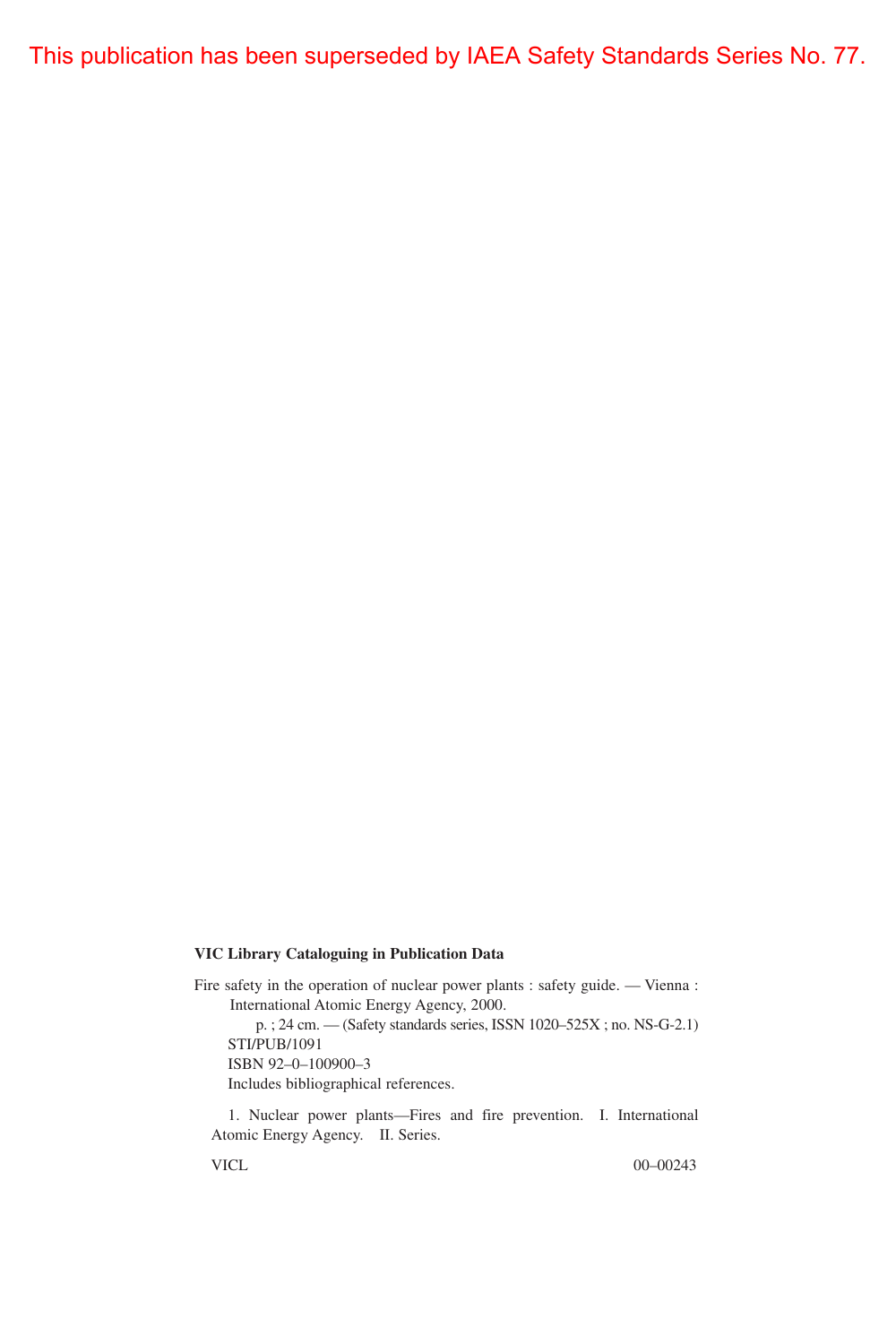## **FOREWORD**

## **by Mohamed ElBaradei Director General**

One of the statutory functions of the IAEA is to establish or adopt standards of safety for the protection of health, life and property in the development and application of nuclear energy for peaceful purposes, and to provide for the application of these standards to its own operations as well as to assisted operations and, at the request of the parties, to operations under any bilateral or multilateral arrangement, or, at the request of a State, to any of that State's activities in the field of nuclear energy.

The following advisory bodies oversee the development of safety standards: the Advisory Commission for Safety Standards (ACSS); the Nuclear Safety Standards Advisory Committee (NUSSAC); the Radiation Safety Standards Advisory Committee (RASSAC); the Transport Safety Standards Advisory Committee (TRANSSAC); and the Waste Safety Standards Advisory Committee (WASSAC). Member States are widely represented on these committees.

In order to ensure the broadest international consensus, safety standards are also submitted to all Member States for comment before approval by the IAEA Board of Governors (for Safety Fundamentals and Safety Requirements) or, on behalf of the Director General, by the Publications Committee (for Safety Guides).

The IAEA's safety standards are not legally binding on Member States but may be adopted by them, at their own discretion, for use in national regulations in respect of their own activities. The standards are binding on the IAEA in relation to its own operations and on States in relation to operations assisted by the IAEA. Any State wishing to enter into an agreement with the IAEA for its assistance in connection with the siting, design, construction, commissioning, operation or decommissioning of a nuclear facility or any other activities will be required to follow those parts of the safety standards that pertain to the activities to be covered by the agreement. However, it should be recalled that the final decisions and legal responsibilities in any licensing procedures rest with the States.

Although the safety standards establish an essential basis for safety, the incorporation of more detailed requirements, in accordance with national practice, may also be necessary. Moreover, there will generally be special aspects that need to be assessed by experts on a case by case basis.

The physical protection of fissile and radioactive materials and of nuclear power plants as a whole is mentioned where appropriate but is not treated in detail; obligations of States in this respect should be addressed on the basis of the relevant instruments and publications developed under the auspices of the IAEA.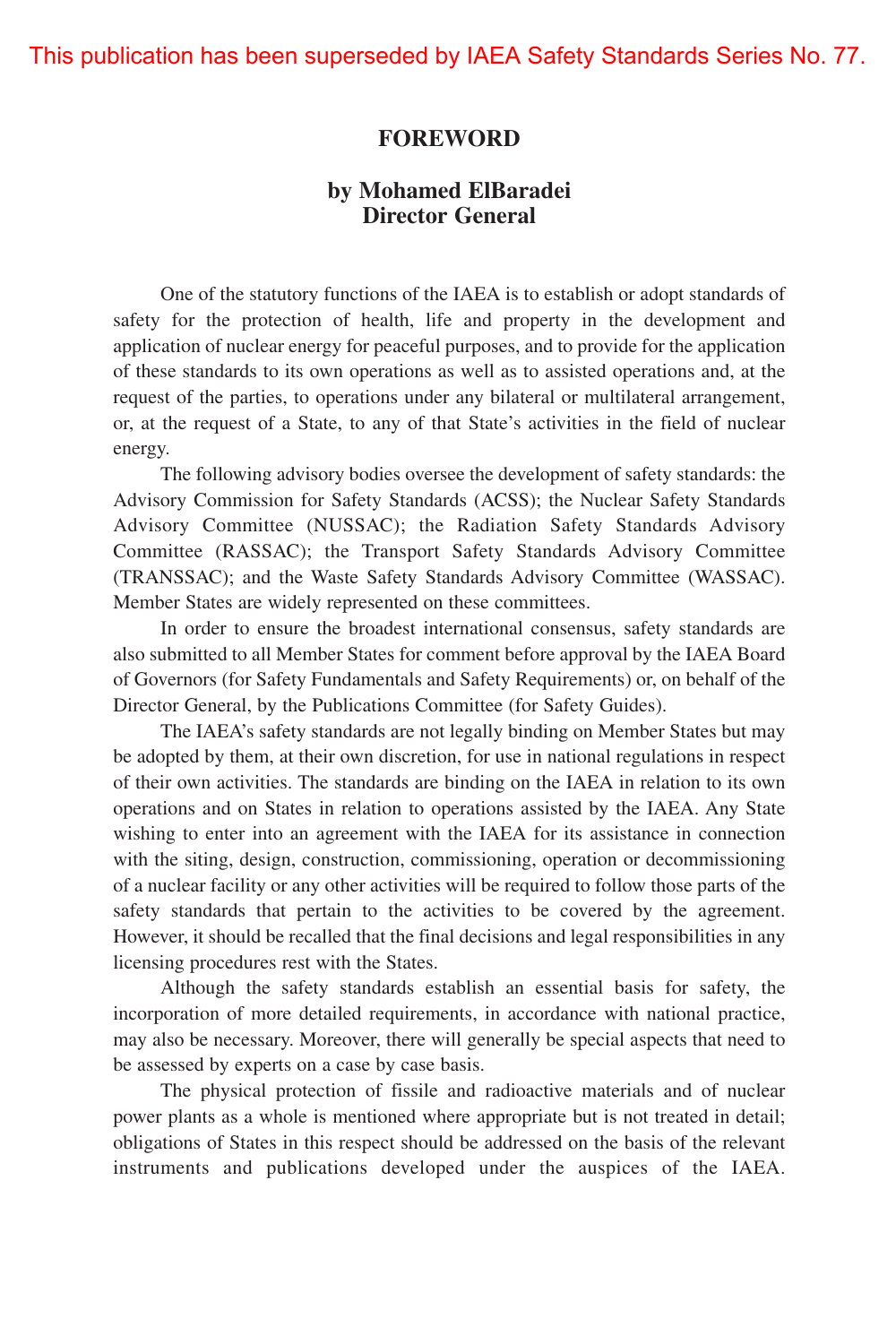Non-radiological aspects of industrial safety and environmental protection are also not explicitly considered; it is recognized that States should fulfil their international undertakings and obligations in relation to these.

The requirements and recommendations set forth in the IAEA safety standards might not be fully satisfied by some facilities built to earlier standards. Decisions on the way in which the safety standards are applied to such facilities will be taken by individual States.

The attention of States is drawn to the fact that the safety standards of the IAEA, while not legally binding, are developed with the aim of ensuring that the peaceful uses of nuclear energy and of radioactive materials are undertaken in a manner that enables States to meet their obligations under generally accepted principles of international law and rules such as those relating to environmental protection. According to one such general principle, the territory of a State must not be used in such a way as to cause damage in another State. States thus have an obligation of diligence and standard of care.

Civil nuclear activities conducted within the jurisdiction of States are, as any other activities, subject to obligations to which States may subscribe under international conventions, in addition to generally accepted principles of international law. States are expected to adopt within their national legal systems such legislation (including regulations) and other standards and measures as may be necessary to fulfil all of their international obligations effectively.

#### *EDITORIAL NOTE*

*An appendix, when included, is considered to form an integral part of the standard and to have the same status as the main text. Annexes, footnotes and bibliographies, if included, are used to provide additional information or practical examples that might be helpful to the user.*

*The safety standards use the form 'shall' in making statements about requirements, responsibilities and obligations. Use of the form 'should' denotes recommendations of a desired option.*

*The English version of the text is the authoritative version.*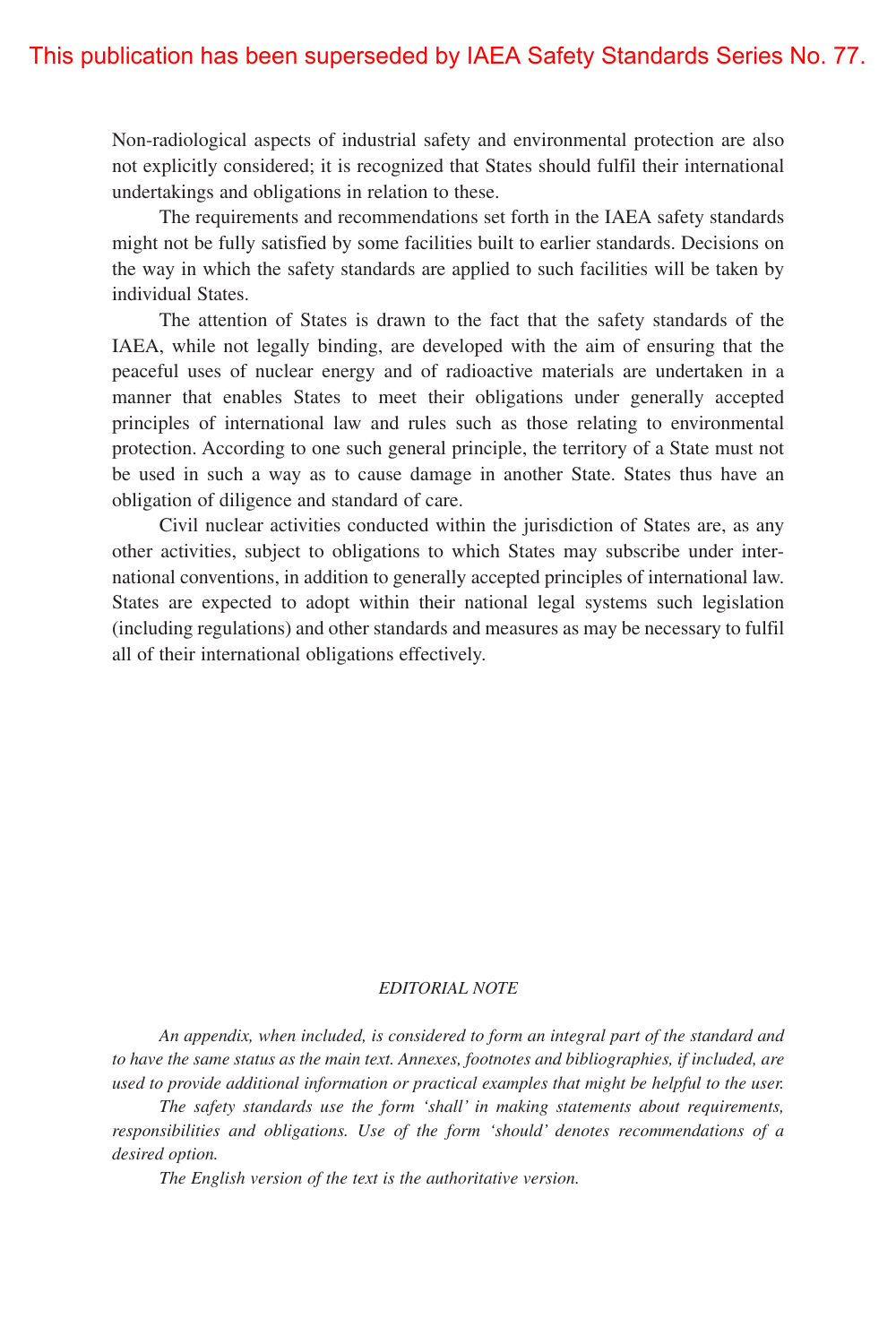## **CONTENTS**

| 1.  |                                                         | $\mathbf{1}$                                         |
|-----|---------------------------------------------------------|------------------------------------------------------|
|     |                                                         | $\mathbf{1}$<br>1<br>1<br>$\mathfrak{2}$             |
| 2.  | APPLICATION OF DEFENCE IN DEPTH                         | 3                                                    |
|     |                                                         | 3<br>$\overline{4}$<br>$\overline{4}$<br>5<br>6<br>6 |
| 3.  | ORGANIZATION AND RESPONSIBILITIES (3.1–3.6)             | $\overline{7}$                                       |
| 4.  | PERIODIC UPDATING OF THE FIRE HAZARD                    | $8\,$                                                |
| 5.  | IMPACTS OF PLANT MODIFICATIONS ON FIRE SAFETY (5.1-5.7) | 9                                                    |
| 6.  | CONTROL OF COMBUSTIBLE MATERIALS AND IGNITION           | 10                                                   |
|     |                                                         | 10<br>13                                             |
| 7.  | INSPECTION, MAINTENANCE AND TESTING OF FIRE             | 14                                                   |
| 8.  | MANUAL FIRE FIGHTING CAPABILITY (8.1-8.7)               | 16                                                   |
| 9.  | TRAINING OF PLANT PERSONNEL (9.1–9.6)                   | 17                                                   |
| 10. | QUALITY ASSURANCE FOR MATTERS RELATING TO FIRE          | 19                                                   |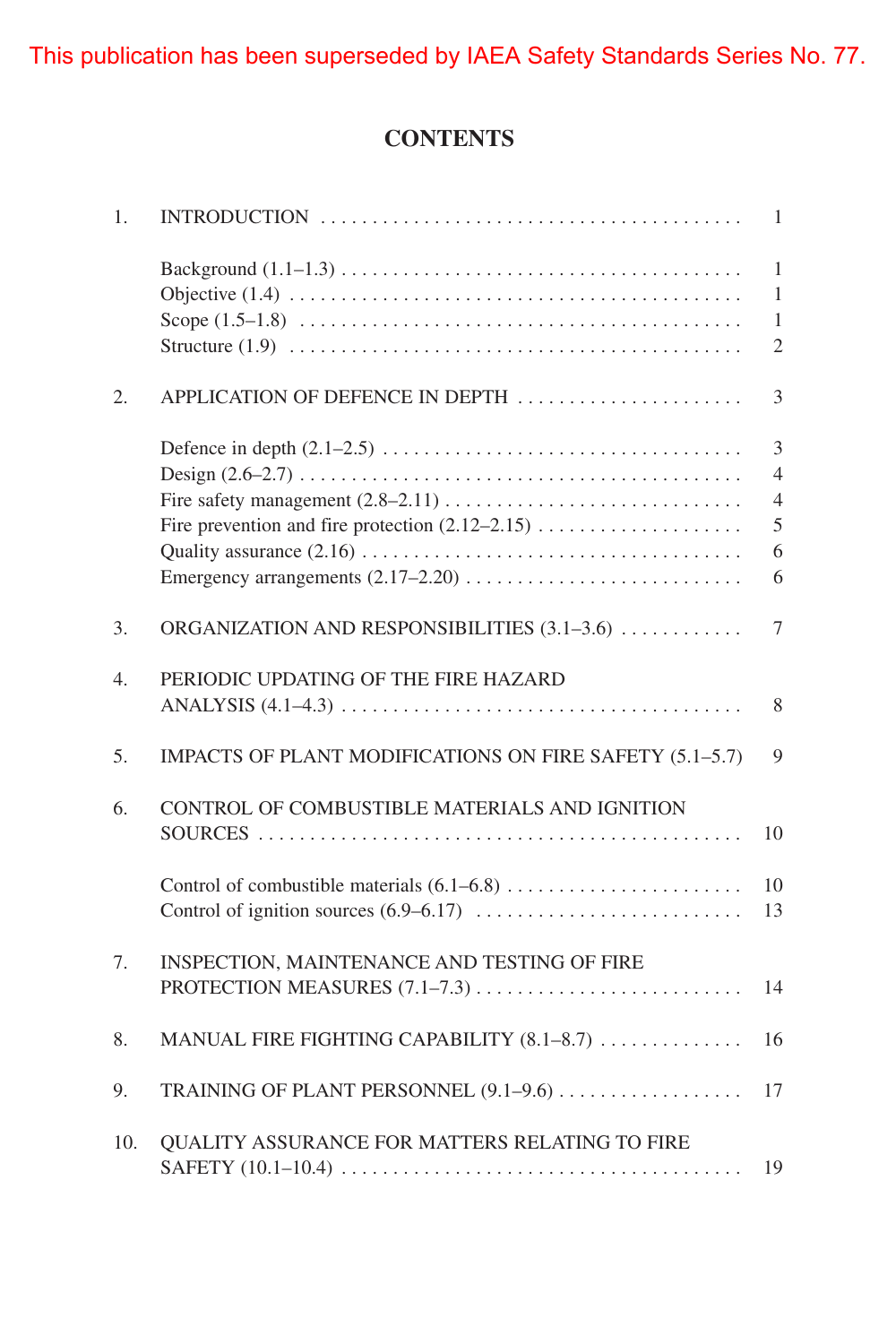| ANNEX: FIRE PROTECTION MEASURES FOR INCLUSION |  |
|-----------------------------------------------|--|
| IN THE INSPECTION, MAINTENANCE AND TESTING    |  |
|                                               |  |
|                                               |  |
|                                               |  |
|                                               |  |
|                                               |  |
| ADVISORY BODIES FOR THE ENDORSEMENT OF SAFETY |  |
|                                               |  |
|                                               |  |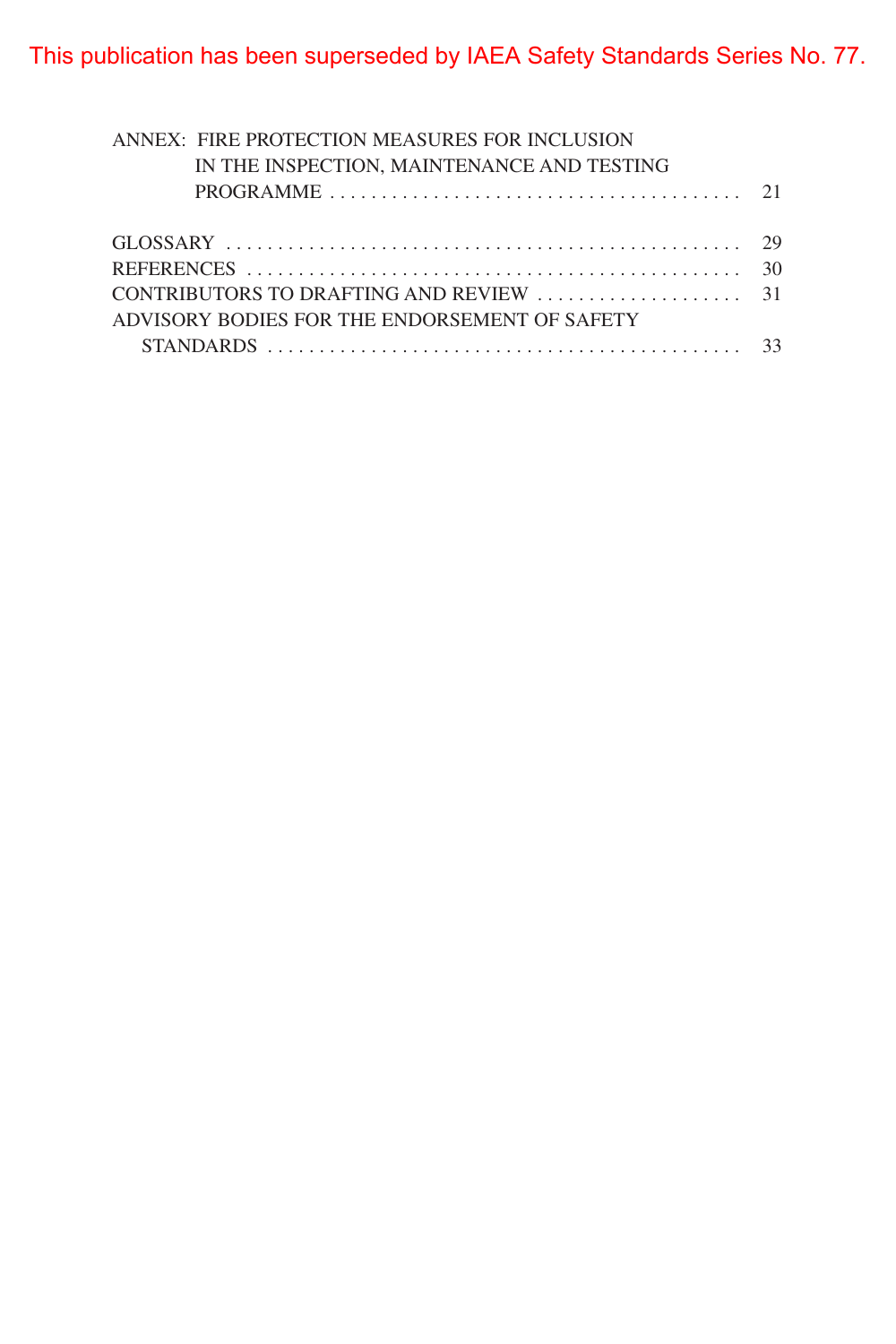## **1. INTRODUCTION**

### BACKGROUND

1.1. Operational experience gained from incidents in nuclear power plants around the world has continued to demonstrate the vulnerability of safety systems to fire and its effects. Considerable developments have taken place in recent years in the design of and regulatory requirements for fire safety in operating nuclear power plants, resulting in substantial improvements at many plants. If these improvements are to be maintained, a systematic approach to fire safety is necessary for both plants built to modern standards and those built to earlier standards.

1.2. Some IAEA safety standards have addressed fire safety as a design issue. Paragraphs 5.10–5.13 of the relevant Safety Requirements publication [1] give requirements for fire safety in the design of nuclear power plants and a related Safety Guide [2] provides guidance on meeting those requirements.

1.3. Fire safety is important throughout the lifetime of a plant, from design to construction and commissioning, throughout plant operation and in decommissioning. Requirements for fire safety in the operation of nuclear power plants are established in an IAEA Safety Requirements publication [3] (para. 2.30). The present Safety Guide provides guidance on how to meet these requirements by making recommendations on the elements of plant management and operation that are necessary to achieve and maintain satisfactory fire safety.

#### OBJECTIVE

1.4. This Safety Guide provides guidance for plant managers, operators, safety assessors and regulators on suitable measures for ensuring that an adequate level of fire safety is maintained throughout the lifetime of a nuclear power plant.

#### **SCOPE**

1.5. This Safety Guide applies to new and existing nuclear power plants with thermal neutron reactors of types in general use, such as light water reactors, heavy water reactors and gas cooled reactors. The general guidance may also be applicable to a broad range of other types of nuclear installation, but its detailed application will depend on the particular technology and the related fire risks.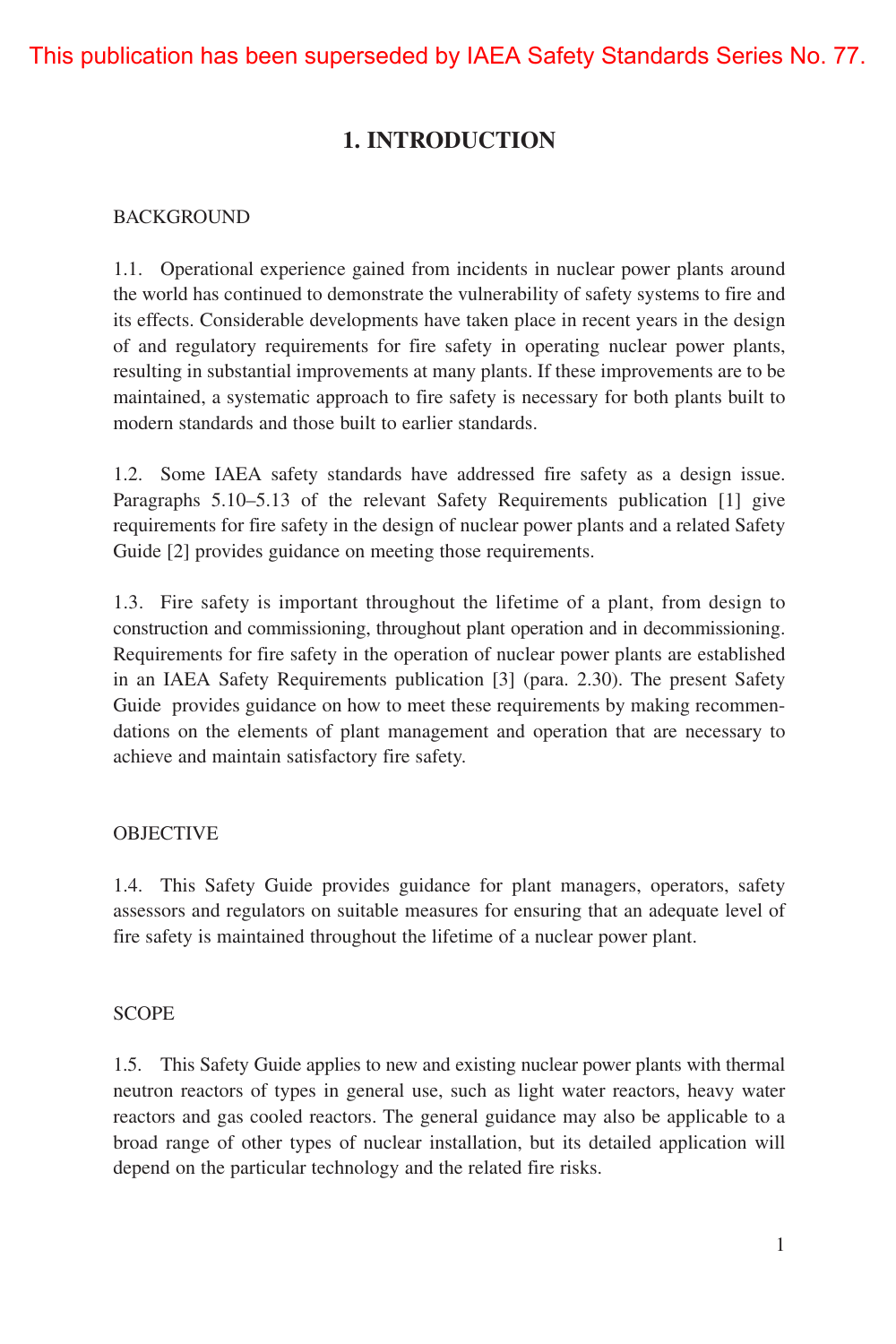1.6. For the purposes of this publication, it is assumed that the design of the nuclear power plant incorporates fire protection measures that conform to the recommendations given in Ref. [2]. If this is not the case, a comprehensive assessment should be made on the basis of those recommendations, and the implications of any deviations should be fully considered (see para. 2.7.).

1.7. This Safety Guide covers a number of distinct elements which should be considered in the fire safety arrangements for the plant. These are: an application of the principle of defence in depth; a fire protection organization with clearly defined individual responsibilities; a fire prevention and protection programme including administrative procedures for the control of combustible materials and ignition sources; updating of the fire hazard analysis; control of plant modifications; periodic inspection, maintenance and testing (where applicable) of all installed fire protection measures (both passive and active); a quality assurance programme; training of plant personnel; and manual fire fighting capability.

1.8. Throughout this publication, the term 'safety' without qualification is used in relation to the nuclear safety of a plant (see also the Glossary) as distinct from 'fire safety'.

## STRUCTURE

1.9. Section 2 discusses the general concept of defence in depth as it applies to fire prevention, detection and extinction. Section 3 makes recommendations on the organization and responsibilities of personnel involved in plant fire safety activities. Sections 4–7 provide guidance on: how the fire hazard analysis should be kept up to date; the need to control plant modifications which could affect fire safety; procedures for the control of combustible materials and ignition sources; and meeting inspection, maintenance and testing requirements for fire protection. Sections 8 and 9 cover manual fire fighting capability and training of plant personnel. Within the context of this Safety Guide, manual fire fighting capability includes consideration of both on-site and off-site resources and covers organization, staffing, equipment, training and planning of fire fighting strategies. Training of plant personnel includes the permanent plant staff as well as contractor personnel who may be temporarily assigned to the plant. Finally, Section 10 addresses the quality assurance programme as it relates to specific fire safety issues, and the need to maintain adequate records and documentation. The Annex provides additional information on inspection, maintenance and testing in the form of a sample list of features, systems, equipment and components to be considered in relation to fire safety.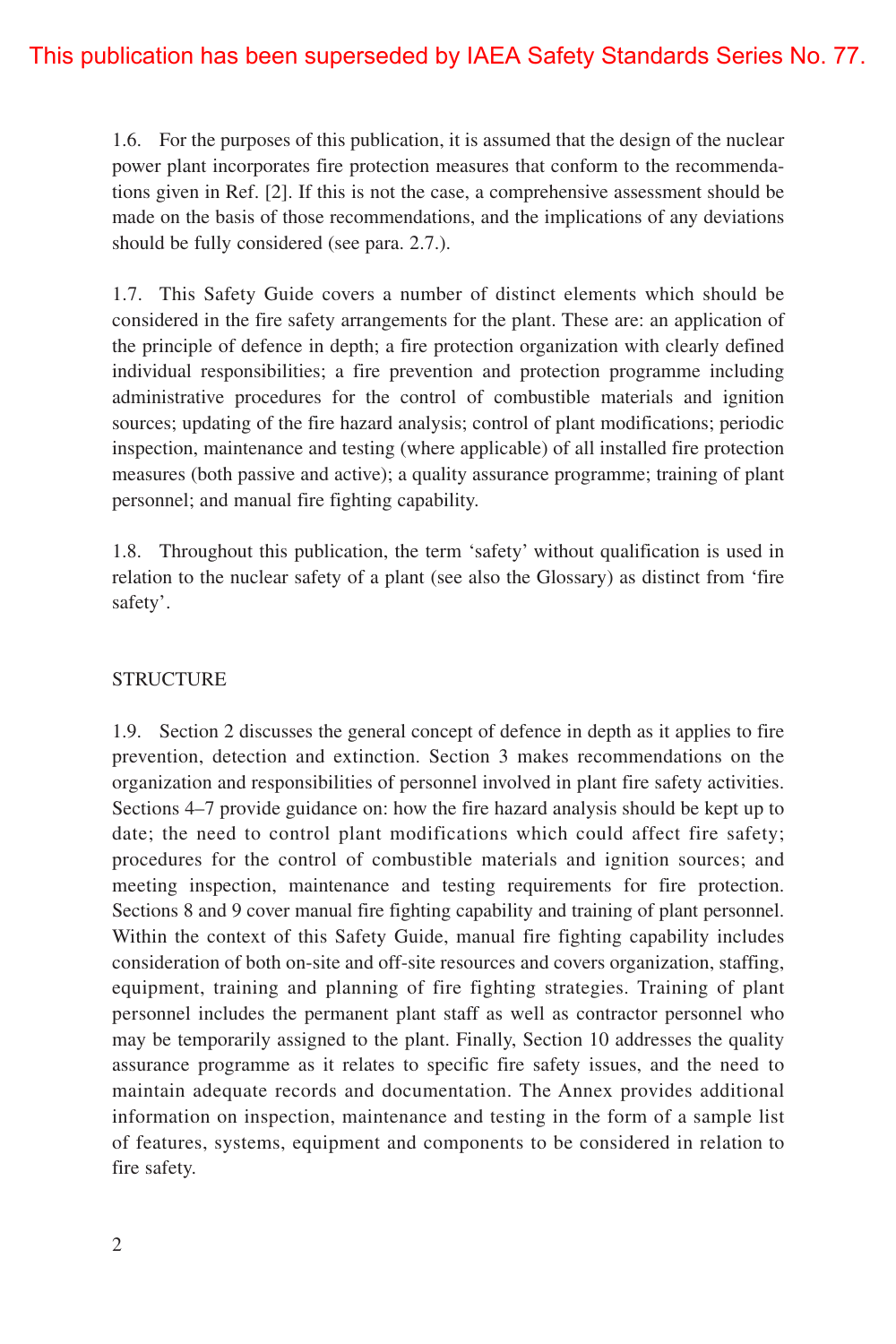## **2. APPLICATION OF DEFENCE IN DEPTH**

#### DEFENCE IN DEPTH

2.1. Principle 11 of the IAEA Safety Fundamentals publication on The Safety of Nuclear Installations [4] is that the design of nuclear installations includes the appropriate application of the defence in depth principle. The concept of defence in depth incorporates multiple levels of protection which are subject to layers of overlapping provisions and should be extended to all safety activities, whether organizational, behavioural or equipment related. These levels of protection are intended to compensate for human errors or plant failures, and should encompass radiation protection and the prevention and mitigation of accidents. Fire is a hazard which has the potential to create a common cause failure mode for which prevention and mitigation measures should be provided.

2.2. To ensure adequate fire safety in a nuclear power plant in operation, an appropriate level of defence in depth should be maintained throughout the lifetime of the plant, through the fulfilment of the three principal objectives identified in Ref. [2]:

- (1) Preventing fires from starting;
- (2) Detecting and extinguishing quickly those fires which do start, thus limiting the damage; and
- (3) Preventing the spread of those fires which have not been extinguished, thus minimizing their effects on essential plant functions.
- 2.3. It should be ensured by means of the above approach that:
	- the probability of a fire occurring is reduced to as low as reasonably practicable;
	- safety systems are adequately protected to ensure that the consequences of a single fire will not prevent those systems from performing their required function, account being taken of the effects of a single failure as required by Ref. [1].

2.4. The three objectives of defence in depth listed in para. 2.2. should be achieved through a combination of: design, installation and operation of fire prevention and protection systems; management of fire safety; fire prevention and fire protection measures; quality assurance; and emergency arrangements. These aspects are addressed in the following paragraphs and are considered in more detail in Sections  $3 - 10.$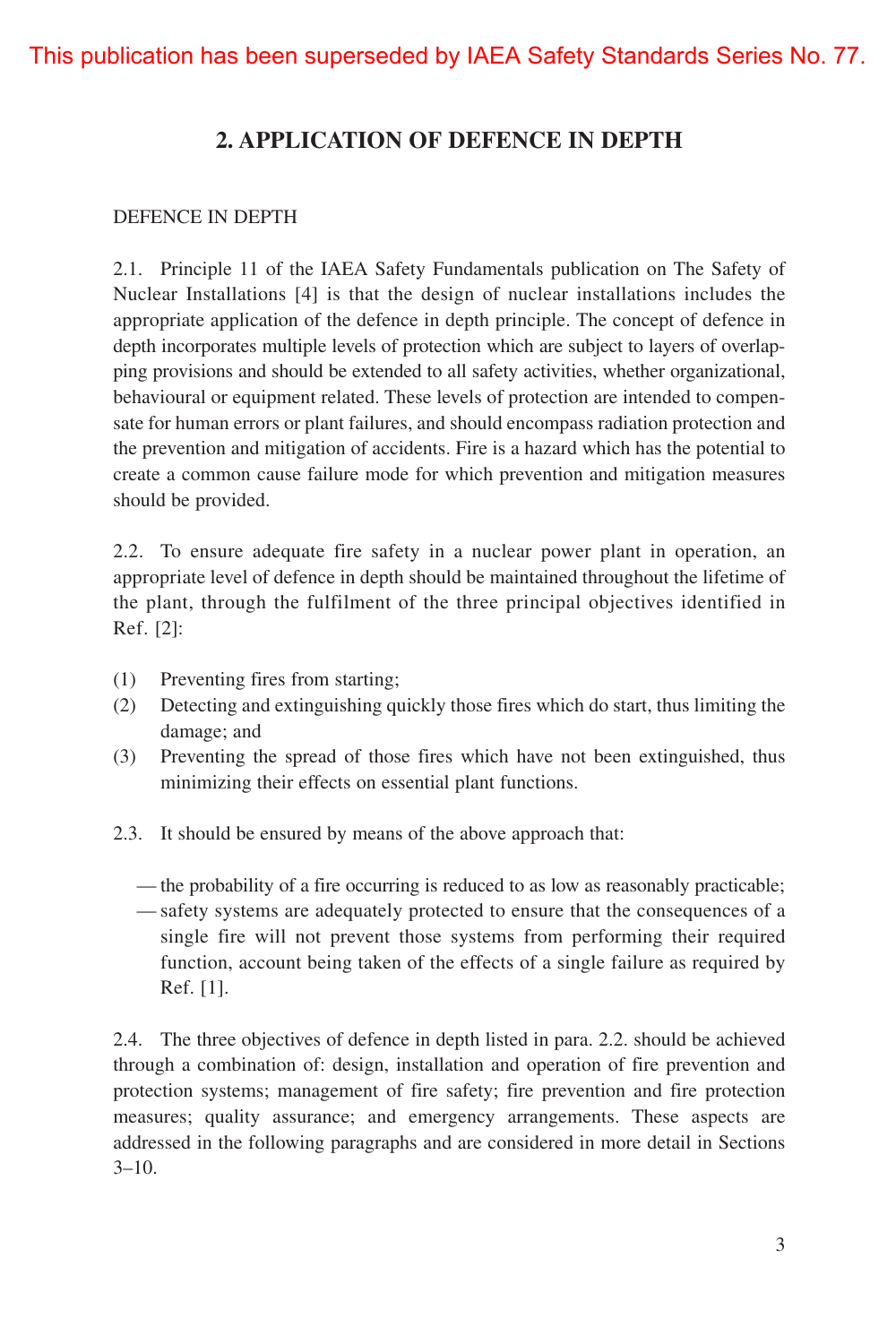2.5. Finally, an important aspect of defence in depth is the capability to extinguish fires manually. Fires should be fought manually, for example:

- if one or more of the existing active and passive systems fails either to extinguish the fire or to contain it; or
- if a fire occurs in an accessible area not containing fixed fire fighting systems.

In addition, manual fire fighting should be considered a complementary means of fire fighting in support of the main lines of defence against fire provided by the automatic extinguishing systems. The use of or reliance on manual fire fighting should be identified and justified in the fire hazard analysis.

#### DESIGN

2.6. In any nuclear power plant, every effort should be made to minimize fire risk by design. In general, the fire containment approach is preferred, since it emphasizes passive protection and thus the protection of safety systems does not depend on the operation of a fixed fire extinguishing system.

2.7. For new plants and wherever possible for existing plants, the design for fire protection should satisfy the recommendations specified in Ref. [2]. For existing plants that were not designed in accordance with these recommendations, a comprehensive assessment should be made of the existing fire safety measures on the basis of the recommendations and the implications of any deviations should be fully considered. Where deviations from the recommendations are identified, fire safety should be enhanced or technical justifications should be prepared for not modifying the existing conditions<sup>1</sup>. Where design improvements to the fire protection features are identified as necessary, the improvements should, to the extent practicable, follow the recommendations in Ref. [2].

#### FIRE SAFETY MANAGEMENT

2.8. The operating organization should clearly define in writing the responsibilities of all staff involved in the fire prevention and protection programme and in the fire fighting activities and mitigatory measures (see Section 3).

<sup>&</sup>lt;sup>1</sup> In some Member States it may be necessary for such technical justifications to be approved by the regulatory body.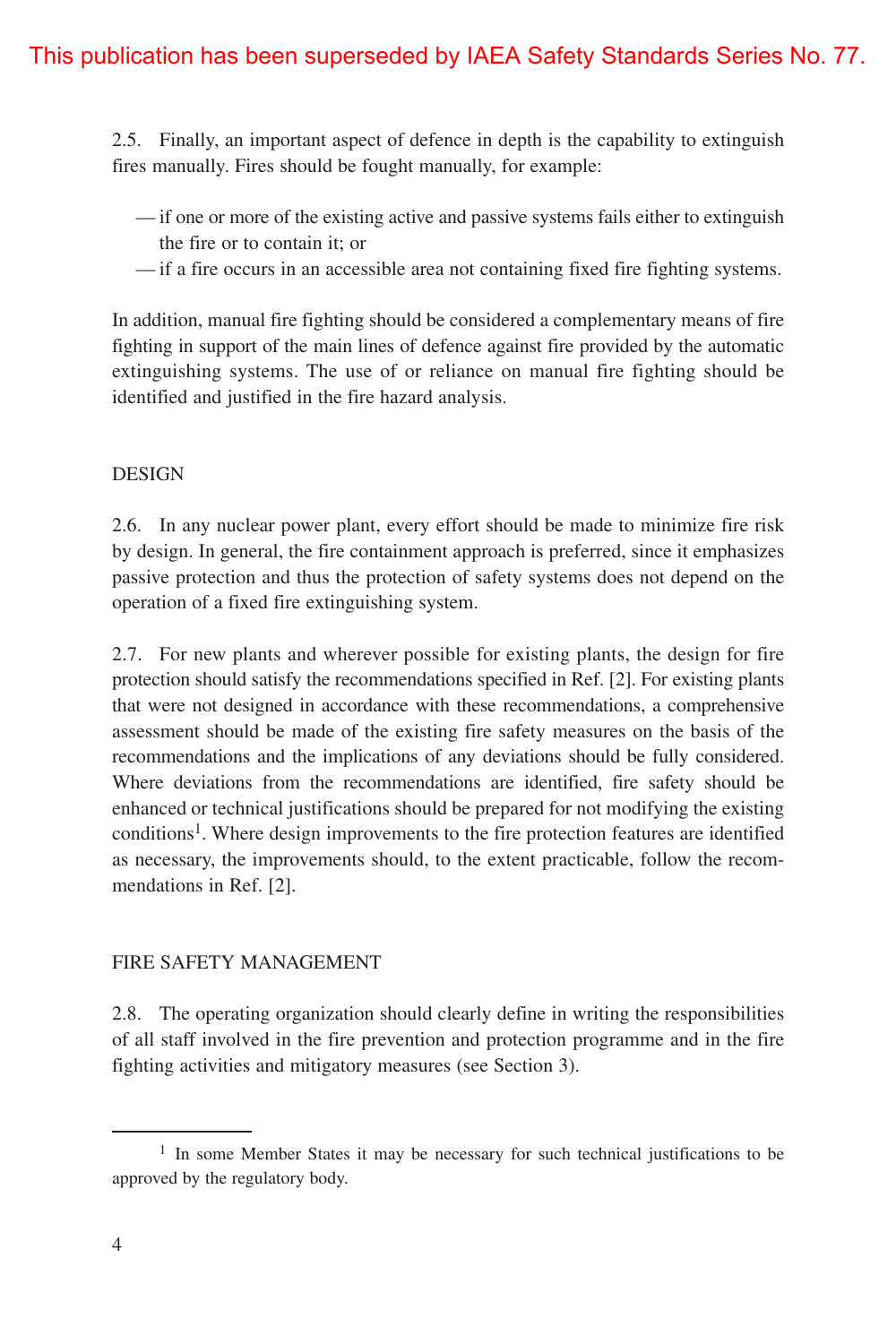2.9. Plant personnel engaging in activities relating to fire safety should be appropriately qualified and trained so as to have a clear understanding of their specific areas of responsibility and how these may interface with the responsibilities of other individuals, and an appreciation of the potential consequences of errors.

2.10. Staff should be encouraged to adopt a rigorous approach to their fire fighting activities and responsibilities and a questioning attitude in the performance of their tasks, to foster continual improvement.

2.11. The cause(s) of any fire or of the failure or spurious operation of fire protection equipment that has the potential to affect safety should be established and corrective actions should be taken to prevent a recurrence. The potential implications for fire prevention and protection of operational experience from fires at other plants should be considered. Communication should be maintained and information exchanged between plants (and with the regulatory body) on safety related aspects of fire safety.

#### FIRE PREVENTION AND FIRE PROTECTION

2.12. Procedures should be established for the purpose of ensuring that amounts of combustible materials (the fire load) and the numbers of ignition sources be minimized in areas containing items important to safety and in adjacent areas that may present a risk of exposure to fire for items important to safety.

2.13. Effective procedures for inspection, maintenance and testing should be prepared and implemented throughout the lifetime of the plant with the objective of ensuring the continued minimization of fire load, and the reliability of the installed features for detecting, extinguishing and mitigating the effects of fires, including established fire barriers (see Ref. [5], para. 403).

2.14. A comprehensive fire hazard analysis should be performed for the plant in order to do the following:

- demonstrate the adequacy of existing fire protection measures (both passive and active) to protect areas identified as important to safety for all operational states and design basis accidents;
- identify any specific areas where levels of fire protection are inadequate and where corrective measures are necessary;
- provide a technical justification for any deviations from the recommended practices (see Ref.[2]) for which no corrective measures are taken.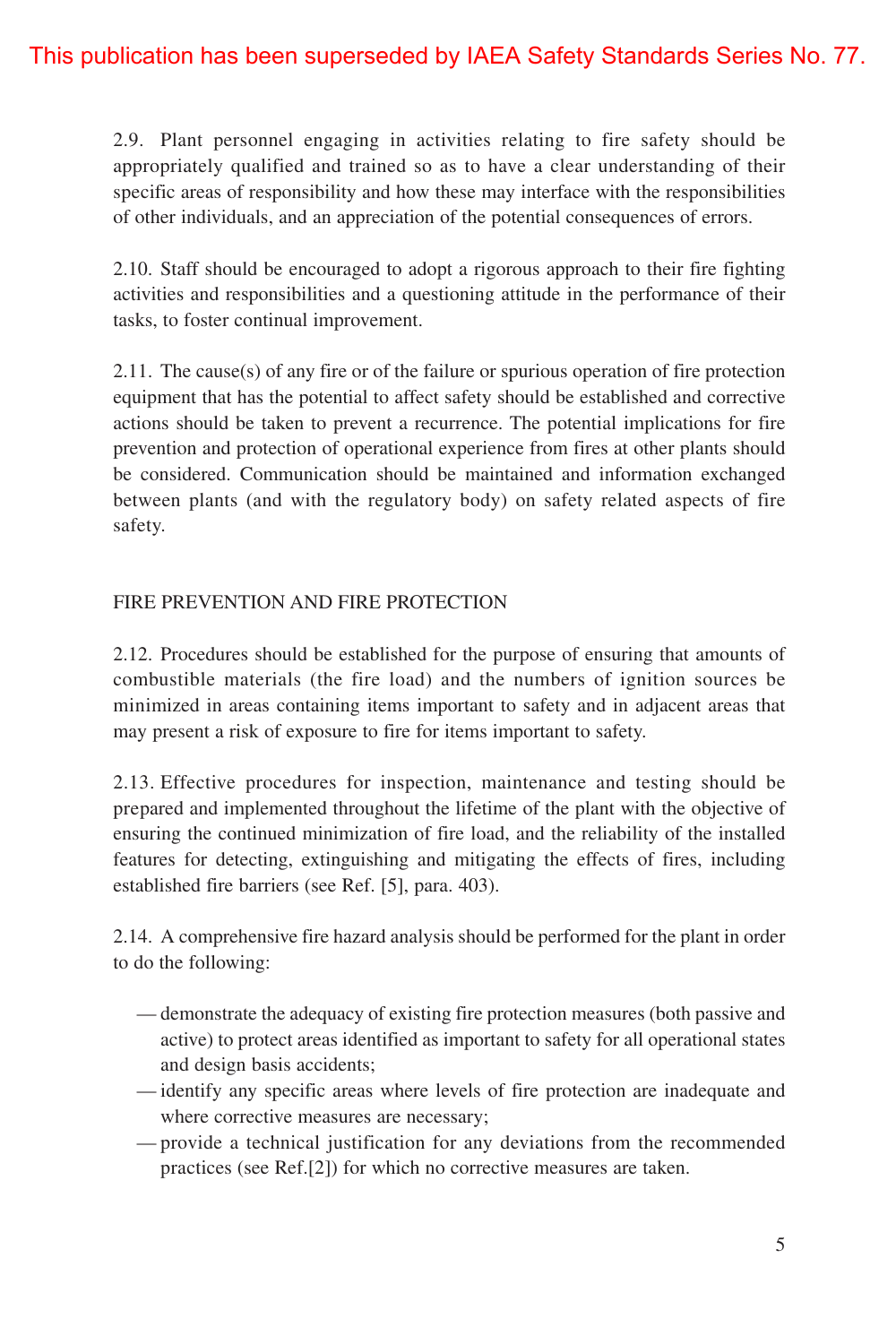The fire hazard analysis should be updated regularly over the lifetime of the plant (see Section 4).

2.15. Any modification that may affect, directly or indirectly, the installed fire safety measures, including the manual fire fighting capability, should be subject to a procedure for controlling modifications. Such a procedure for modifications should provide assurance that there will be no detrimental effects on the installed fire safety measures or on the ability to provide an effective manual fire fighting capability in those areas for which fire safety measures are identified as necessary to maintain safety.

#### QUALITY ASSURANCE

2.16. A quality assurance programme specifically addressing fire protection measures should be in place for the lifetime of the plant (see Section 10). Requirements and recommendations for quality assurance provisions are established in Ref. [6].

#### EMERGENCY ARRANGEMENTS

2.17. Written emergency procedures that clearly define the responsibility and actions of staff in responding to any fire in the plant should be established and kept up to date.

2.18. The emergency procedures should give clear instructions for operating personnel on immediate actions in the event of a fire alarm. These actions should be primarily directed to ensuring the safety of the power plant, including shutdown of the plant if necessary. The procedures should set out the role of operating personnel in relation to the role of the fire fighting team taking immediate action, the plant fire brigade and outside emergency services such as local authority fire brigades.

2.19. Special attention should be paid to cases for which there is a risk of release of radioactive material in a fire. It should be ensured that such cases are covered in the emergency arrangements for the plant. Appropriate measures should be taken for radiation protection for fire fighting personnel.

2.20. Regular fire exercises should be held to ensure that staff have a proper understanding of their responsibilities in the event of a fire. Records should be maintained of all exercises and of the lessons to be learned from them. Full consultation and liaison should be maintained with any off-site organizations that have responsibilities in relation to fire fighting.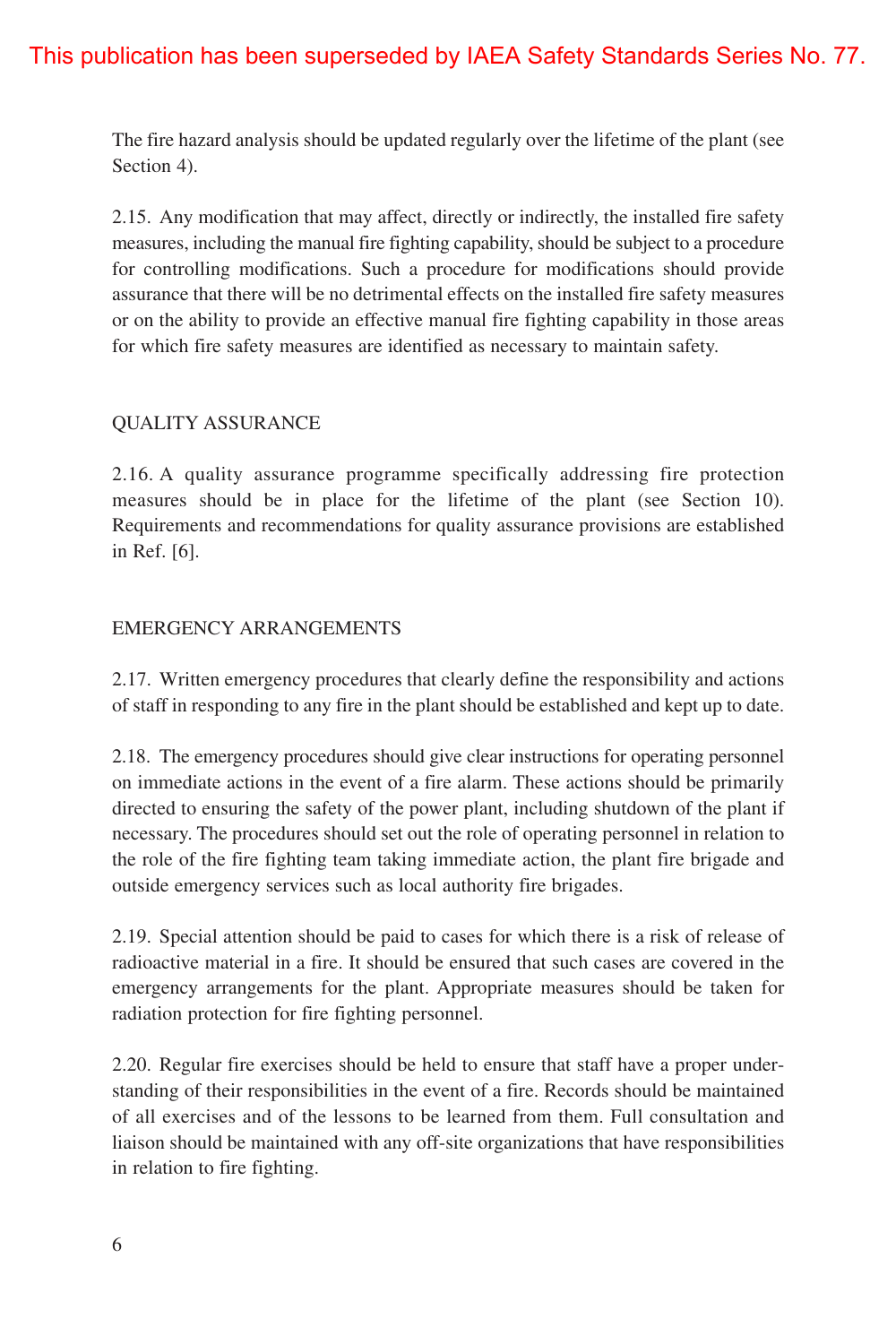## **3. ORGANIZATION AND RESPONSIBILITIES**

3.1. The operating organization should establish a comprehensive programme for fire prevention and protection to ensure that measures for all aspects of fire safety are identified, implemented, surveyed and documented throughout the entire lifetime of the plant.

3.2. Responsibilities of site staff involved in the establishment, implementation and management of the programme for fire prevention and protection, including arrangements for any delegation of responsibilities, should be identified and documented. The documentation should identify the posts, specific responsibilities, authorities and chain of command for personnel involved in fire safety activities, including their relation with the plant organization. The areas of responsibility identified should include:

- control procedures for combustible materials and ignition sources;
- inspection, maintenance and testing of fire protection measures;
- manual fire fighting capability;
- emergency plans, including liaison with any off-site organizations that have responsibilities in relation to fire fighting;
- integration of plant fire safety arrangements and liaison between parties involved;
- review of plant modifications to evaluate effects on fire safety;
- training in fire safety and emergency drills;
- quality assurance in relation to fire safety issues;
- a records management system, including means for documentation and analysis of records of fire incidents;
- review and updating of the fire hazard analysis;
- follow-up of recommendations resulting from investigations of fire incidents.

3.3. The plant management should establish an on-site group with the specific responsibility for ensuring the continued effectiveness of the fire safety arrangements. Responsibility for co-ordinating fire safety activities should be assigned to an individual staff position, referred to in this Safety Guide as the fire safety coordinator.

3.4. The organizational structure for fire safety depends on the extent to which fire safety activities are implemented by dedicated fire safety staff, are delegated to other groups in the plant (such as engineering, maintenance, quality assurance, training and records management), or are contracted to outside agencies or contractors. These various fire safety resources can be successfully used in combination. However, the fire safety co-ordinator should retain the responsibility for ensuring that all fire safety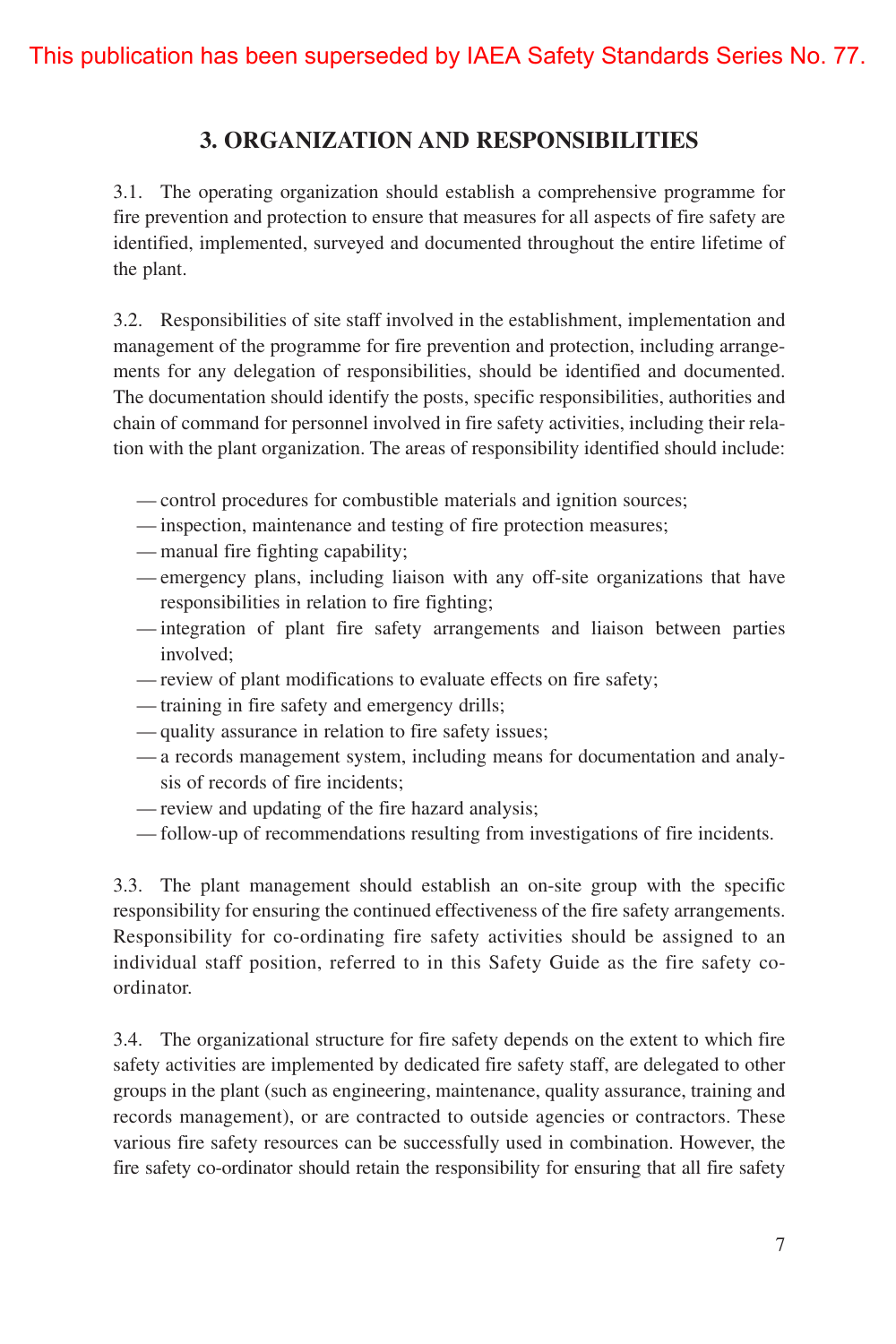activities and functions necessary for safety are effectively co-ordinated to achieve the objectives of the fire prevention and protection programme.

3.5. Individuals who are assigned specific responsibility for fire safety activities should have sufficient authority and resources to allow them to take prompt and effective actions to ensure safety. This should include the authority to issue 'stop work' orders when safety may be affected.

3.6. Possible scenarios for fires that could affect safety should be considered in the emergency plan for the plant, which should include a description of the organization, responsibilities, authorities, chains of command, communications and means of co-ordination between the different groups concerned with fire. This should include consideration of both on-site and off-site resources, as appropriate.

## **4. PERIODIC UPDATING OF THE FIRE HAZARD ANALYSIS**

4.1. Changes to the nuclear power plant over its lifetime should be reflected in the fire hazard analysis. The fire hazard analysis should be reviewed and updated following any plant modification that could affect fire safety, periodically<sup>2</sup> and at times as may be specified by the regulatory body. The review should cover any changes to the plant that may affect fire safety. These include changes to the fire protection systems, modifications to any other items of the plant or its buildings or structures that are important to safety, and changes to procedures or processes that could affect fire safety, whether the changes and/or modifications are temporary or permanent. The fire hazard analysis should also be reviewed as part of the periodic safety review process and updated as necessary.

4.2. The technical justification for any deviation from recommended practice (see Ref. [2]) that is identified when the fire hazard analysis is updated should include a discussion of the plant modifications that would be necessary to follow accepted practice and the reasons why it is not reasonably practicable to implement such modifications. The technical justification should also describe compensatory features provided to maintain an acceptable level of safety, where applicable.

<sup>2</sup> Some Member States consider it appropriate for this review and update to be performed every five to ten years and following major plant modifications.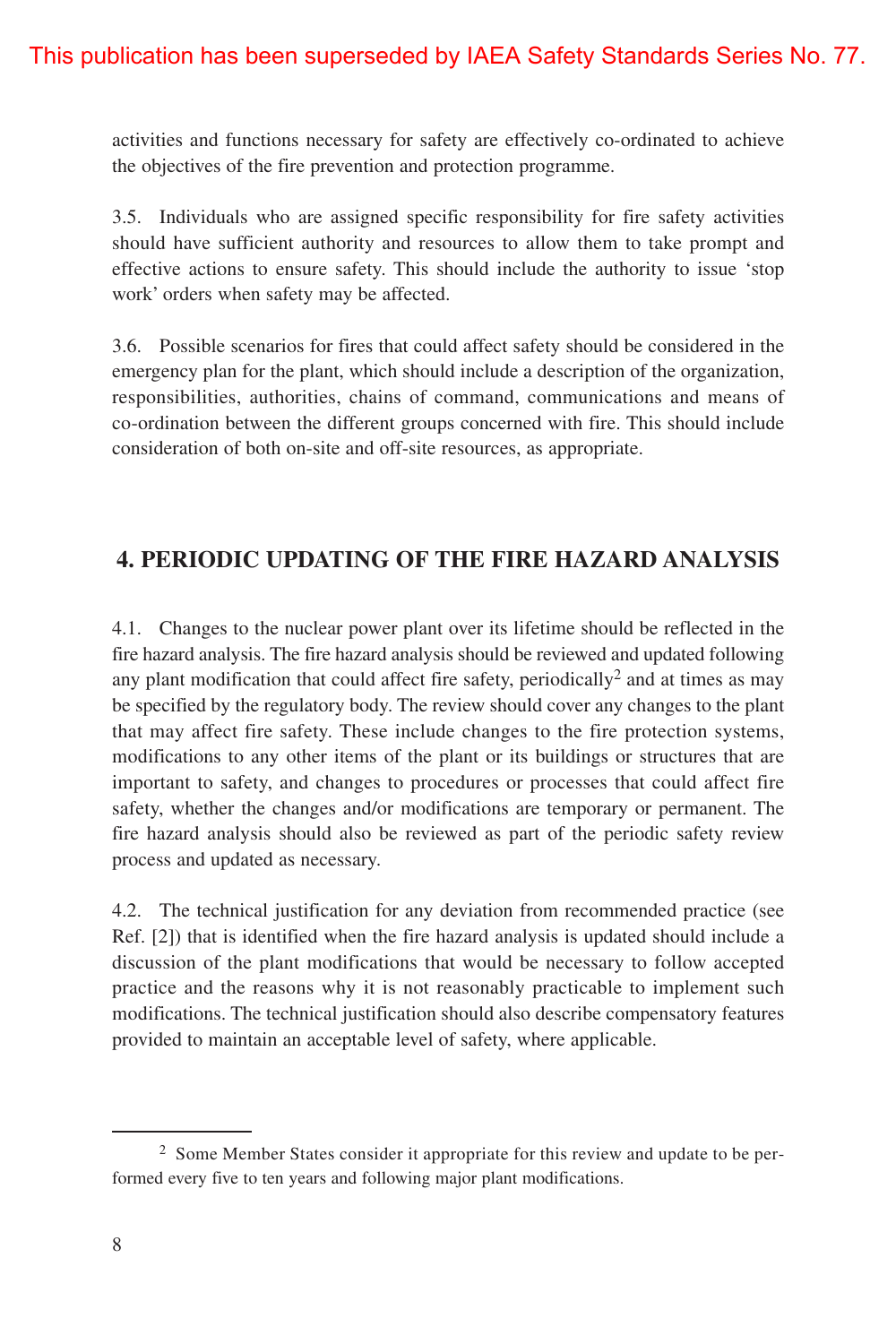4.3. If specific recommendations for modifications to the plant or operational improvements have been identified on the basis of the initial fire hazard analysis, the analysis for fire hazards should be repeated for the areas of the plant concerned to confirm the adequacy of the modifications or improvements recommended.

## **5. IMPACTS OF PLANT MODIFICATIONS ON FIRE SAFETY**

5.1. Operating licences issued to nuclear power plants usually include a requirement for approved, written procedures for controlling modifications to structures, systems and components important to safety. All proposed plant modifications should be scrutinized for their potential effect on area fire loading and fire protection features, since a modification involving non-safety-related components could conceivably change an area fire loading or could degrade a fire protection feature whose primary purpose is to protect a safety system<sup>3</sup>.

5.2. A review of implications for fire safety should be carried out for the following modifications to the plant, including design changes:

- modifications to the fire protection features;
- modifications to the protected safety systems or items important to safety or systems that could adversely affect the performance of the fire protection features;
- any other modification that could adversely affect the performance of the fire protection features, including modifications affecting area fire loading.

5.3. A formal review system to evaluate the impacts of modifications on fire safety should be incorporated into the overall modification procedure. Alternatively, a separate procedure should be established and implemented specifically for reviews for fire protection. Modifications should not be commenced until the review has been completed.

5.4. The staff assigned the responsibility for carrying out such reviews for issues of fire safety should be suitably qualified to evaluate the potential effect of any modification on fire safety and should have sufficient authority to prevent or suspend modification work, if necessary, until any issues identified have been satisfactorily resolved.

<sup>&</sup>lt;sup>3</sup> For example, if a cable tray carrying non-safety-related cables were to be installed directly below sprinkler heads protecting safety related cabling, the effectiveness of the sprinkler system could be reduced.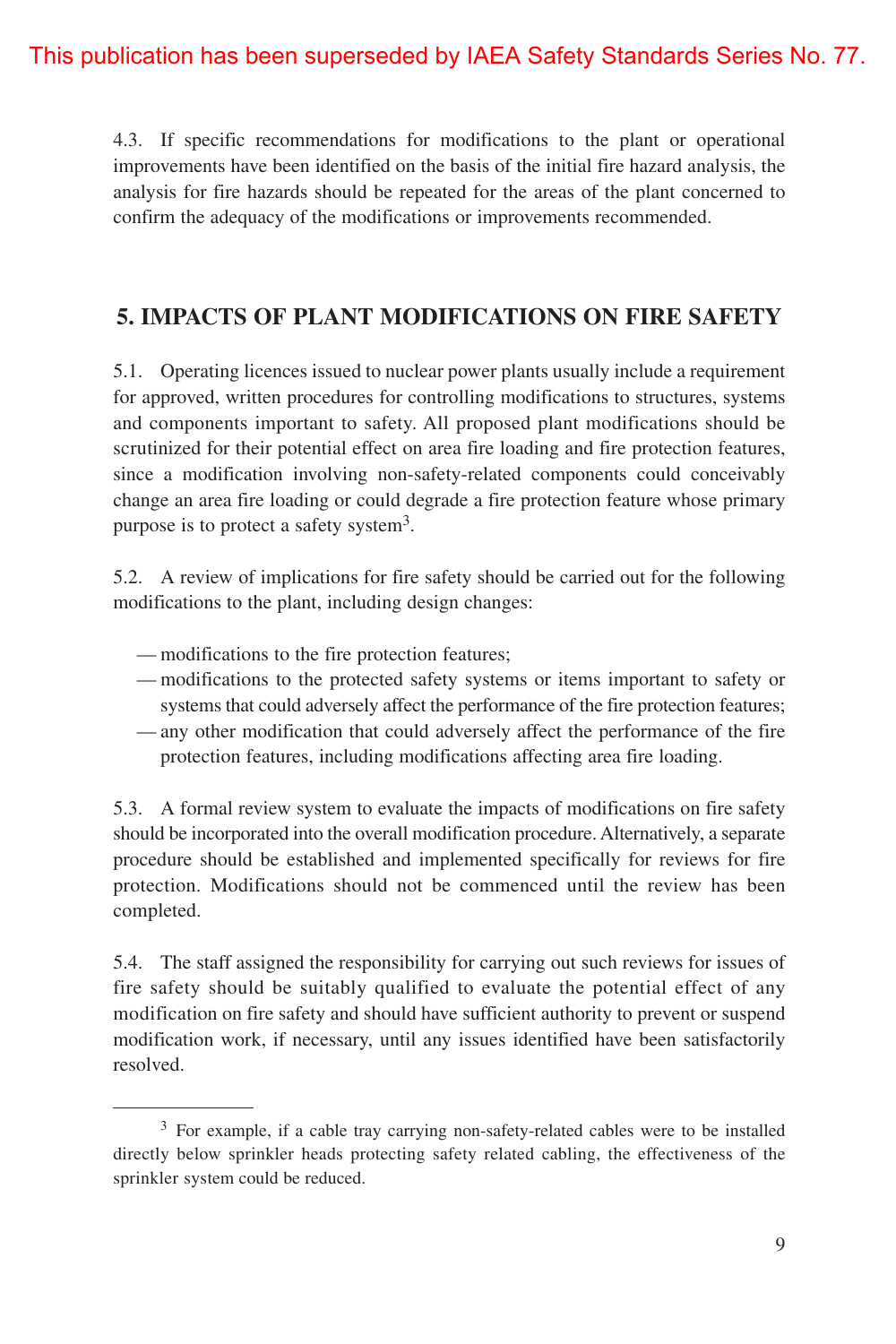5.5. Modifications should only be carried out on the authority of a work permit issued by a person who is competent in and knowledgeable of the implications for fire safety.

5.6. If a modification necessitates the removal from service of any of the fire protection features, careful consideration should be given to the consequent reduced level of protection of the safety system(s), and appropriate temporary arrangements should be made to maintain adequate protection against fires. On completion of the modification, the plant as modified should be inspected to confirm its compliance with the modified design. In the case of an active system, the plant as modified should be commissioned and placed into or returned to normal service, as applicable.

5.7. The fire hazard analysis should be reviewed and updated to reflect the modification, as appropriate (see also Section 4).

## **6. CONTROL OF COMBUSTIBLE MATERIALS AND IGNITION SOURCES**

#### CONTROL OF COMBUSTIBLE MATERIALS

6.1. Administrative procedures should be established and implemented for effective control of combustible materials throughout the plant. The written procedures should establish controls for delivery, storage, handling, transport and use of combustible solids, liquids and gases. Consideration should be given to the prevention of fire related explosions within or adjacent to areas identified as important to safety. For areas identified as important to safety, the procedures should establish controls for combustible materials associated with normal plant operations and those which may be introduced in activities related to maintenance or modifications.

6.2. Written procedures should be established and enforced to minimize the amount of transient (i.e. non-permanent) combustible materials, particularly packaging materials, in areas identified as important to safety. Such materials should be removed as soon as the activity is completed (or at regular intervals) or should be temporarily stored in approved containers or storage areas.

6.3. The total fire load due to combustible materials in each area identified as important to safety should be maintained as low as reasonably practicable, with account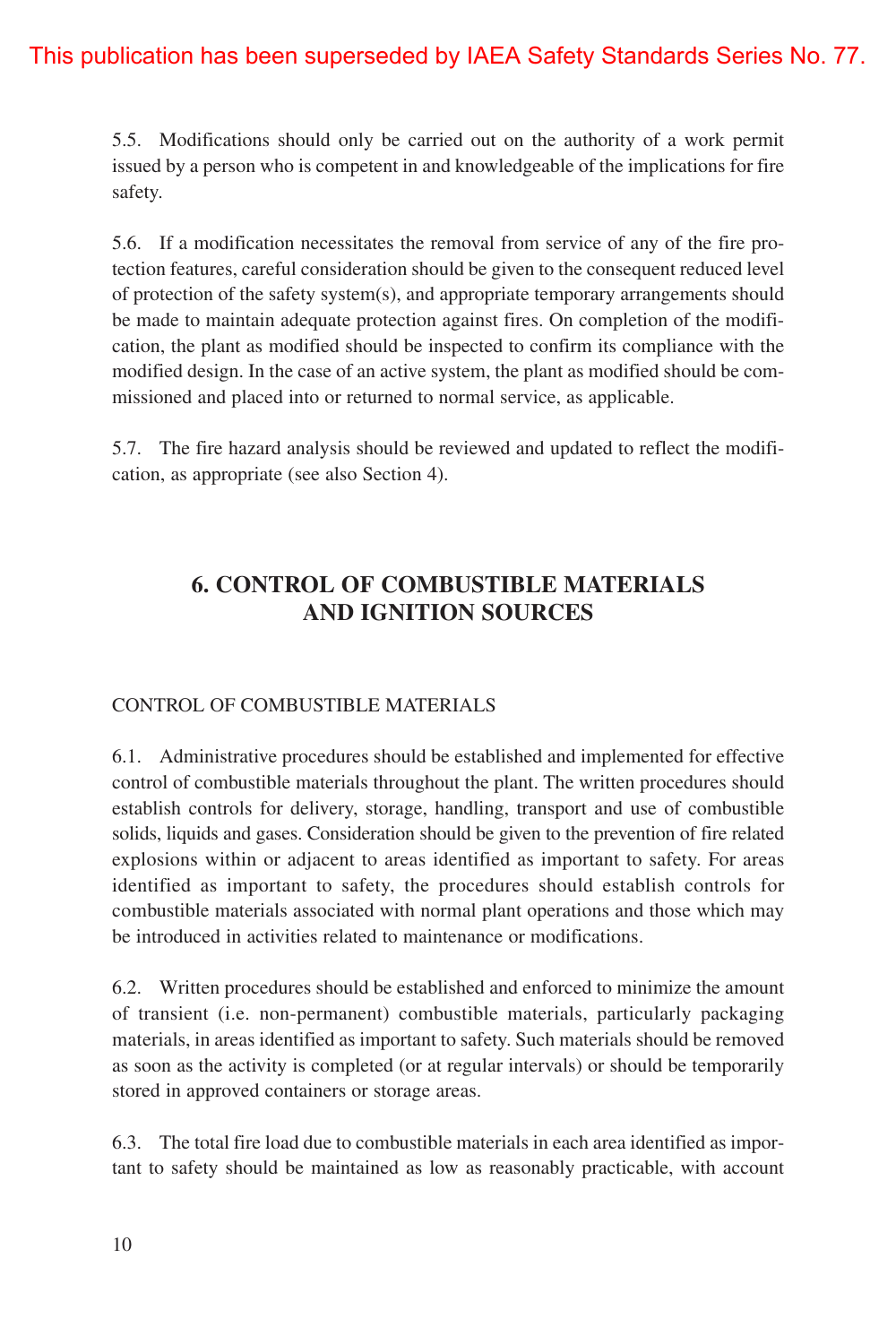taken of the fire resistance rating of the compartment boundaries. Records should be maintained that document the estimated or calculated existing fire load as well as the maximum permissible fire load in each area.

6.4. The use of combustible materials in the furnishings of the power plant should be minimized. Combustible materials should not be used for decorative or other non-essential effect in areas identified as important to safety.

6.5. Administrative controls should be established and implemented to ensure that areas important to safety are inspected periodically in order to evaluate the general fire loading and plant housekeeping conditions, and to ensure that means of exit and access routes for manual fire fighting are not blocked. Administrative controls should also be effected to ensure that the actual fire load is kept within permissible limits.

6.6. Administrative procedures should be established and implemented to provide effective control of temporary fire loads in areas identified as important to safety during maintenance and modification activities. These procedures should cover combustible solids, liquids and gases, their containment and their storage locations in relation to other hazardous material such as oxidizing agents. They should include a procedure for issuing work permits that requires in-plant review and approval of proposed work activities prior to the start of work to determine the potential effect on fire safety. The on-site staff member responsible for reviewing work activities for potential temporary fire loads should determine whether the proposed work activity is permissible and should specify any additional fire protection measures that are needed (such as the provision of portable fire extinguishers or the use of a fire watch officer, as appropriate).

6.7. Administrative procedures should be established and implemented to control the storage, handling, transport and use of flammable and combustible solids and liquids in areas identified as important to safety. The procedures should be established in accordance with national practice and should provide controls for solids and liquids. For solids:

- (a) The use of combustible materials (such as wooden scaffolding) should be restricted. Where wooden materials are permitted, they should be chemically treated or coated so as to be fire retardant.
- (b) The storage of combustible materials such as charcoal filters and dry unused ion exchange resins should be restricted; large stocks of such materials should be placed in a designated storage area with appropriate fire rated compartmentation and fire measures provided.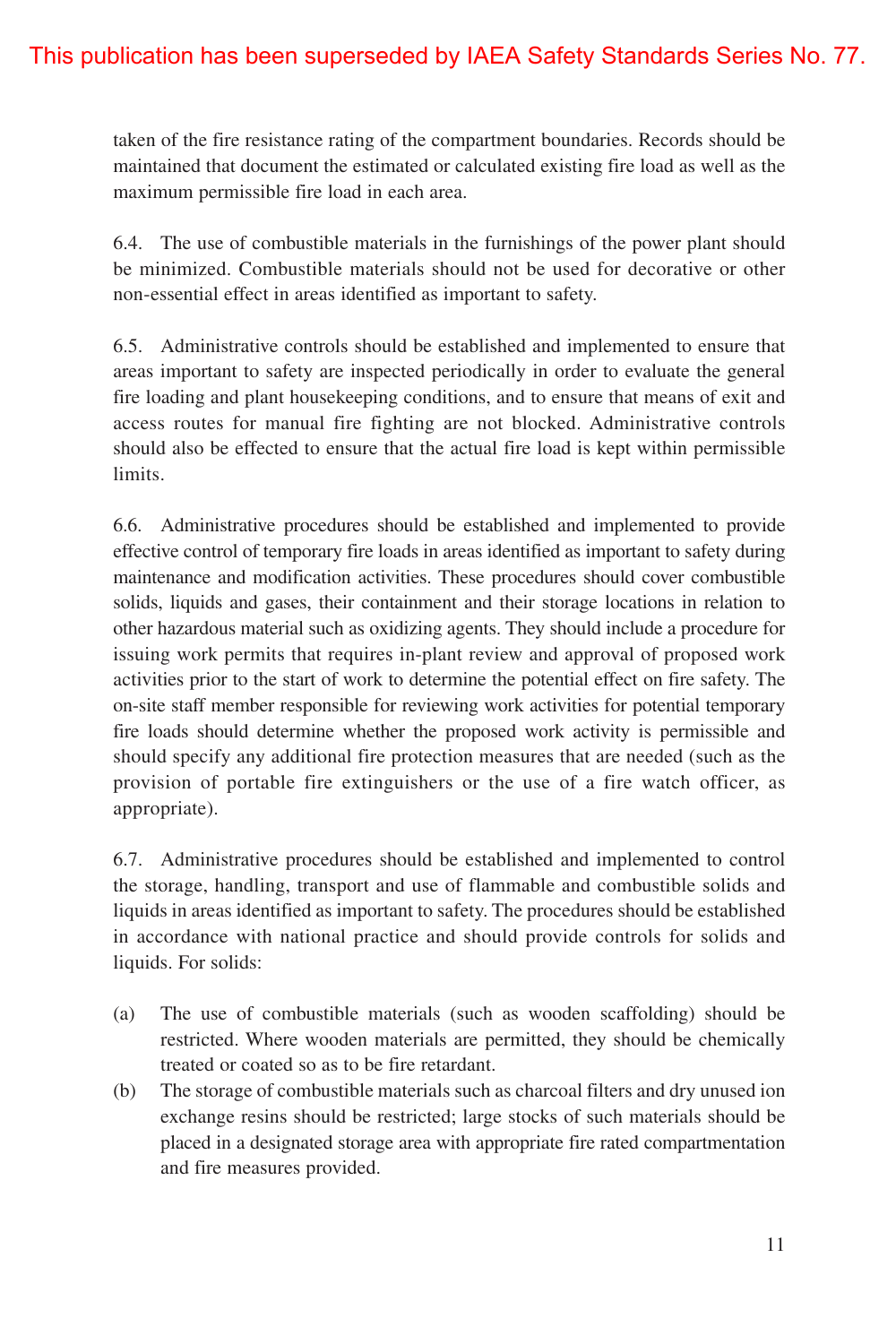- (c) The storage of combustible materials such as papers and protective clothing should be restricted; large stocks of such materials should be placed in designated storage areas with appropriate fire rated compartmentation and fire protection measures provided.
- (d) The storage of all other combustible materials should be prohibited.

For liquids:

- (i) The amounts of flammable or combustible liquids introduced into fire areas during maintenance or modification activities should be limited to the amount needed for daily use. Suitable fire protection measures such as the provision of hand held fire extinguishers should be taken, as appropriate.
- (ii) Approved containers or dispensers should be used whenever possible for the transport and use of flammable or combustible liquids. Openings in containers should be fitted with spring loaded closures. Transport of flammable or combustible liquids in open containers should be avoided.
- (iii) If it is necessary to store small amounts of flammable or combustible liquids within a working area, cabinets of an approved design for flammable liquids should be used.
- (iv) All containers of flammable or combustible liquids should be clearly and prominently labelled to indicate their contents.
- (v) Stores of large quantities of flammable or combustible liquids should be located and protected such that they will not compromise safety. Such bulk storage areas should be separated from other plant areas by fire rated compartmentation or by spatial separation with suitable fire protection measures taken as appropriate.
- (vi) Warning signs should be placed at storage areas for flammable or combustible liquids.

6.8. Administrative procedures should be established and implemented to control the delivery, storage, handling, transport and use of flammable gases throughout the plant. The procedures should be established in accordance with national practice and should be implemented to ensure that:

- (a) Cylinders of compressed gases that sustain fires, such as oxygen, are properly secured and are stored separately from flammable gases and away from combustible materials and ignition sources;
- (b) Where a supply of flammable gas is needed inside a building for permanent use, it is supplied from cylinders or a bulk storage area safely located outside the building in a dedicated storage area such that a fire affecting the storage area would not compromise safety.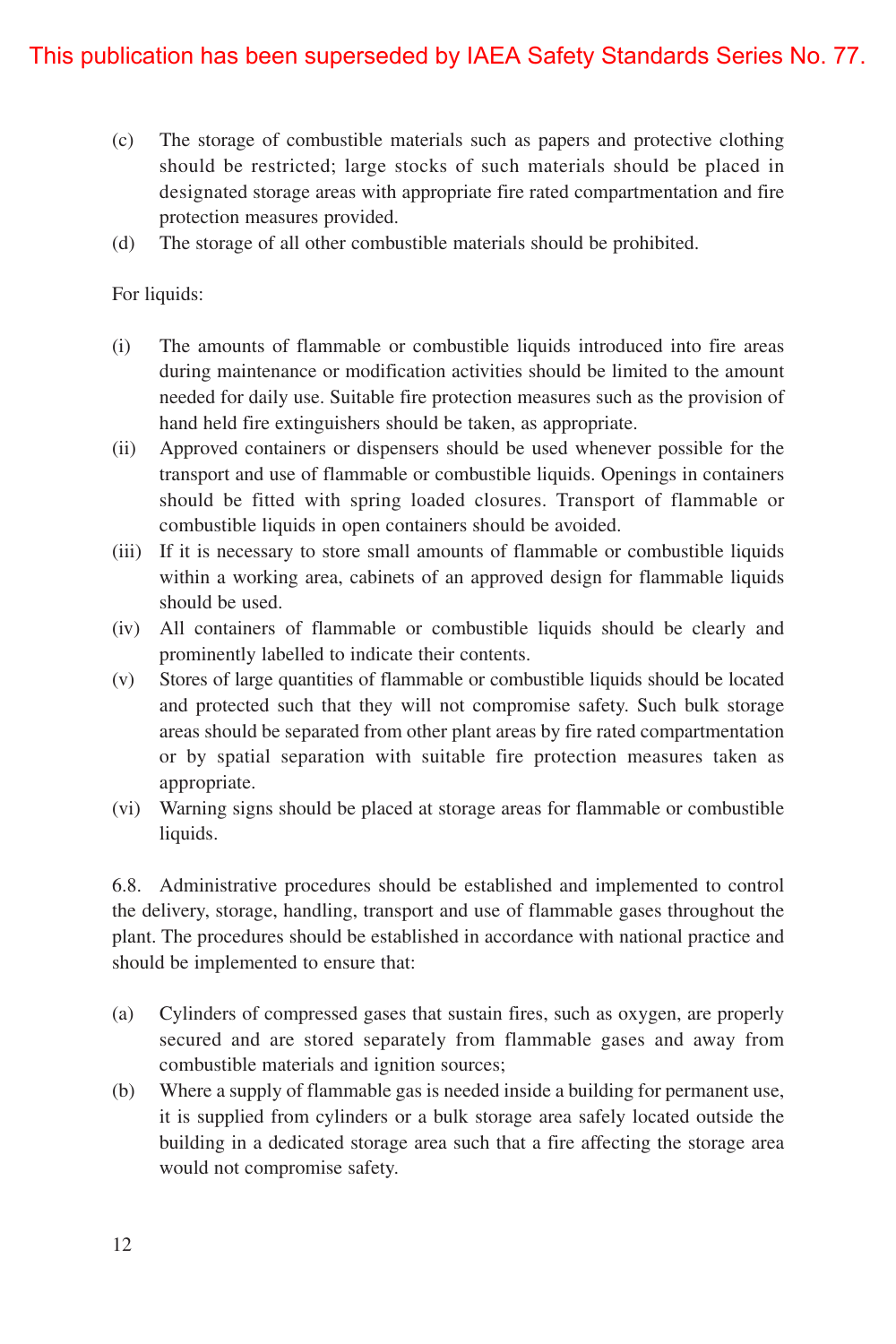#### CONTROL OF IGNITION SOURCES

6.9. Administrative procedures should be established and implemented to control potential ignition sources throughout the plant. The procedures should include controls to:

- restrict personnel smoking to designated safe areas and to prohibit personnel from smoking in all other areas;
- prohibit the use of open flames for testing heat or smoke sensing devices (such as fire detectors) or for leak testing purposes;
- prohibit the use of portable heaters, cooking appliances and other such devices in areas identified as important to safety;
- limit the use of temporary wiring.

6.10. Administrative procedures should be established and implemented to control maintenance and modification activities that necessitate the use of a potential ignition source or that may themselves create an ignition source. The performance of such work should be controlled by means of formal written procedures, i.e. by means of either the work permit system discussed earlier or a special system for hot work permits. In the permit system adopted, procedures should be established to cover management, supervision, authorization and performance of the work, inspection of the work area, assignment of fire watch (if stipulated) and access for fire fighting. All personnel concerned with the preparation, issuing and use of permits for hot work should be instructed in the proper use of the system and should have a clear understanding of its purpose and application. Whether or not a fire watch is provided, at least one person engaged in the work should be trained in the use of any fire safety features provided.

6.11. In areas containing items important to safety, work which involves the use of a potential ignition source or which may create ignition sources should be permitted only after consideration of the possible consequences for safety. For example, such work may be prohibited from occurring simultaneously on functionally redundant components important to safety or in the areas containing such components.

6.12. Procedures should be established to ensure that, before any hot work is attempted, the immediate work area and adjacent areas are inspected for the presence of combustible materials and that the operability of necessary fire protection measures is confirmed. If the configuration and design of the work area may permit the spread of sparks or slag beyond the initial work area, spaces both above and below the work area should be checked, and any combustible materials should be either removed to a safe area or suitably protected.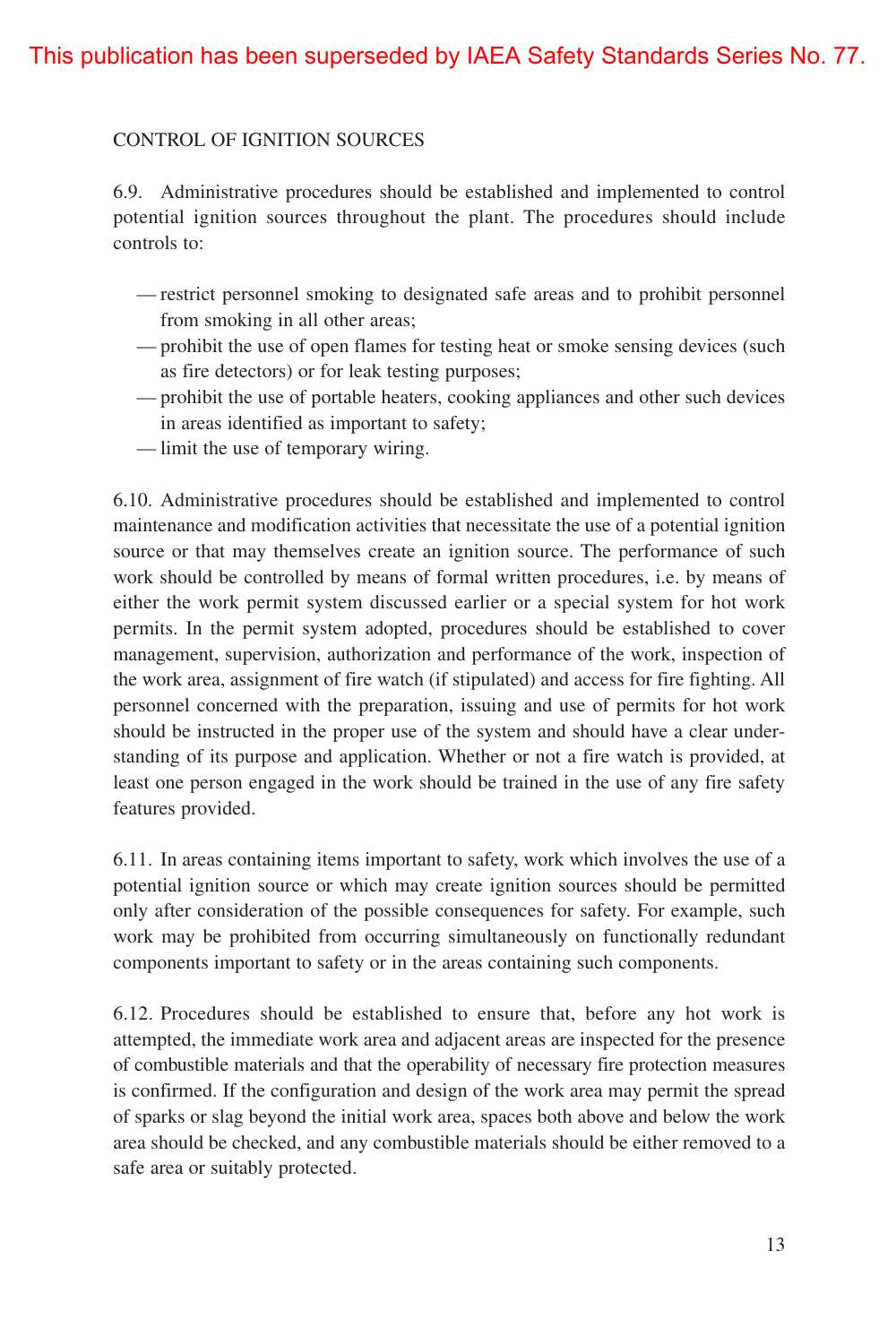6.13. During hot work, regular inspections should be made to ensure that the conditions of the permit are observed, that there are no exposed combustible materials present, and that the fire watch is on duty (if a fire watch has been stipulated in the permit).

6.14. In cases where the hot work permit identifies the need for a fire watch, the following procedures should be followed:

- (a) The fire watch should be on duty in the immediate vicinity before any hot work is attempted, the work should be stopped if the fire watch leaves the work area, and the fire watch should remain in the work area for an appropriate period after open flame work is completed.
- (b) While the work is in progress the fire watch should perform no other duties.
- (c) Suitable dedicated fire fighting equipment should be readily available and means should be provided by which additional assistance can be readily obtained, if necessary. Adequate access routes for fire fighters should be maintained.

6.15. Any equipment or vehicle in use in areas in which a flammable gas could be released should be appropriately qualified for use in explosive atmospheres.

6.16. The use of compressed gas cylinders for cutting or welding operations or other hot work should be controlled by a system of work permits as described in paras 6.6, 6.10 and 6.14.

6.17. Warning signs should be erected at the entrances to areas containing combustible materials to warn personnel of restrictions or access requirements and of the necessity to permanently control ignition sources.

## **7. INSPECTION, MAINTENANCE AND TESTING OF FIRE PROTECTION MEASURES**

7.1. A comprehensive programme should be established and implemented to perform appropriate inspection, maintenance and testing of all fire protection measures (passive and active, including manual fire fighting equipment) specified as important to safety. The specific fire protection systems, equipment, components and emergency procedures included in the programme should be identified and documented. Where such documentation is not available (for example, if the fire hazard analysis has not yet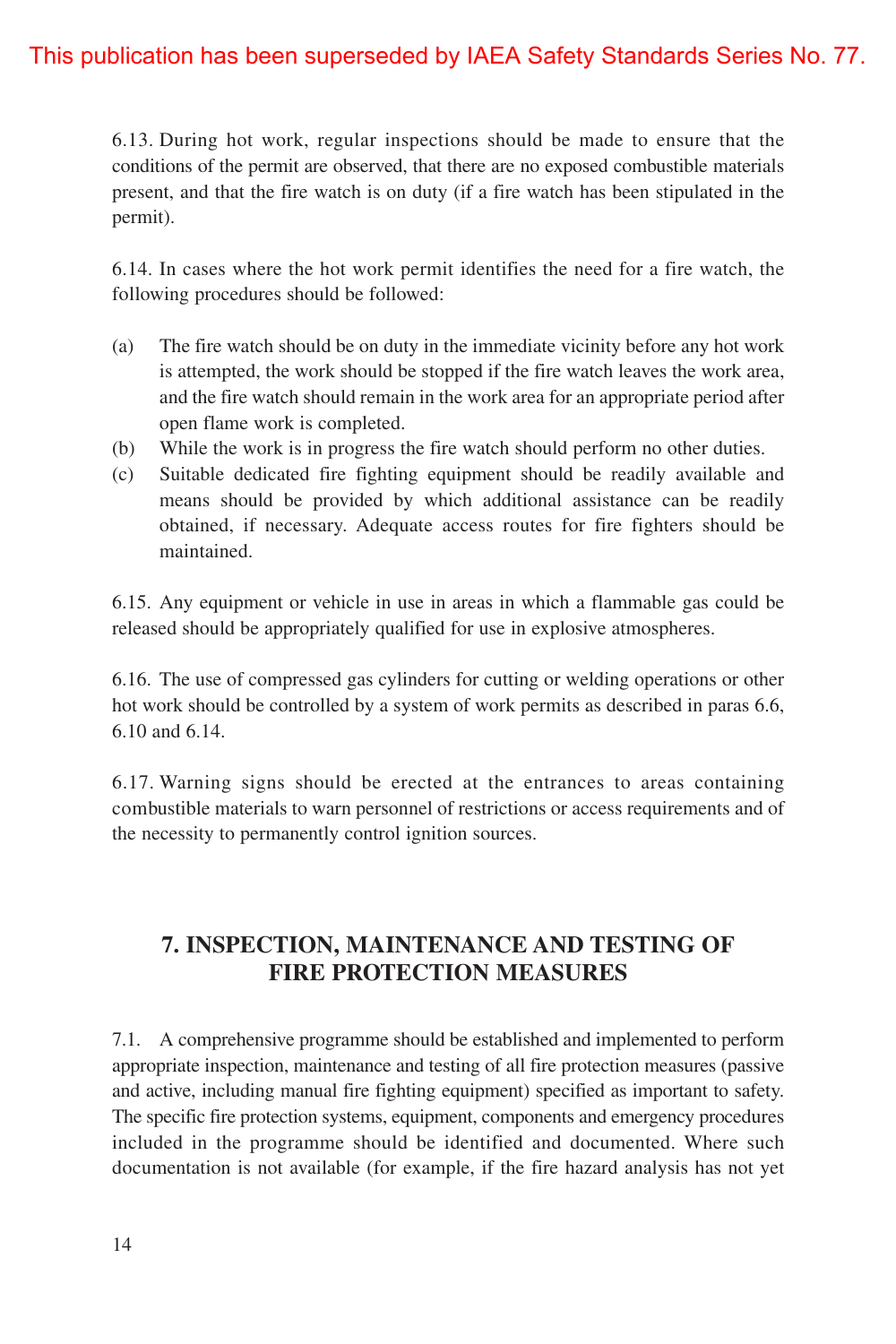been performed and other documentation is incomplete), all fire protection measures should be assumed to be important to safety unless the contrary assumption can be justified.

7.2. The inspection, maintenance and testing programme should cover the following fire protection measures:

- passive fire rated compartment barriers and structural components of buildings, including the seals of barrier penetrations;
- fire barrier closures such as fire doors and fire dampers;
- locally applied separating elements such as fire retardant coatings and cable wraps;
- fire detection and alarm systems, including flammable gas detectors;
- emergency lighting systems;
- water based fire extinguishing systems;
- a water supply system including a water source, a supply and distribution pipe, sectional and isolation valves, and fire pump assemblies;
- gaseous and dry powder fire extinguishing systems;
- portable fire extinguishers;
- smoke and heat removal systems and air pressurization systems;
- communication systems for use in fire incidents;
- manual fire fighting equipment including emergency vehicles;
- respirators and protective clothing for radiological applications;
- access and escape routes for fire fighting personnel;
- emergency procedures.

Additional information on the fire protection measures which should be inspected, maintained and tested is provided in the Annex.

7.3. Minimum acceptable levels of availability should be established and documented for all fire protection features identified as important to safety. Interim compensatory measures should be defined for each fire protection feature identified in this way. These compensatory measures should be implemented on a temporary basis in the event that the minimum level of availability for a given fire protection feature is not maintained or the fire protection feature is determined to be inoperable. Both the compensatory measure to be implemented and the allowable time schedule for its implementation should be determined, documented and reviewed. If the minimum acceptable level of availability of a fire protection measure has not been specified, it should be assumed to be 100%.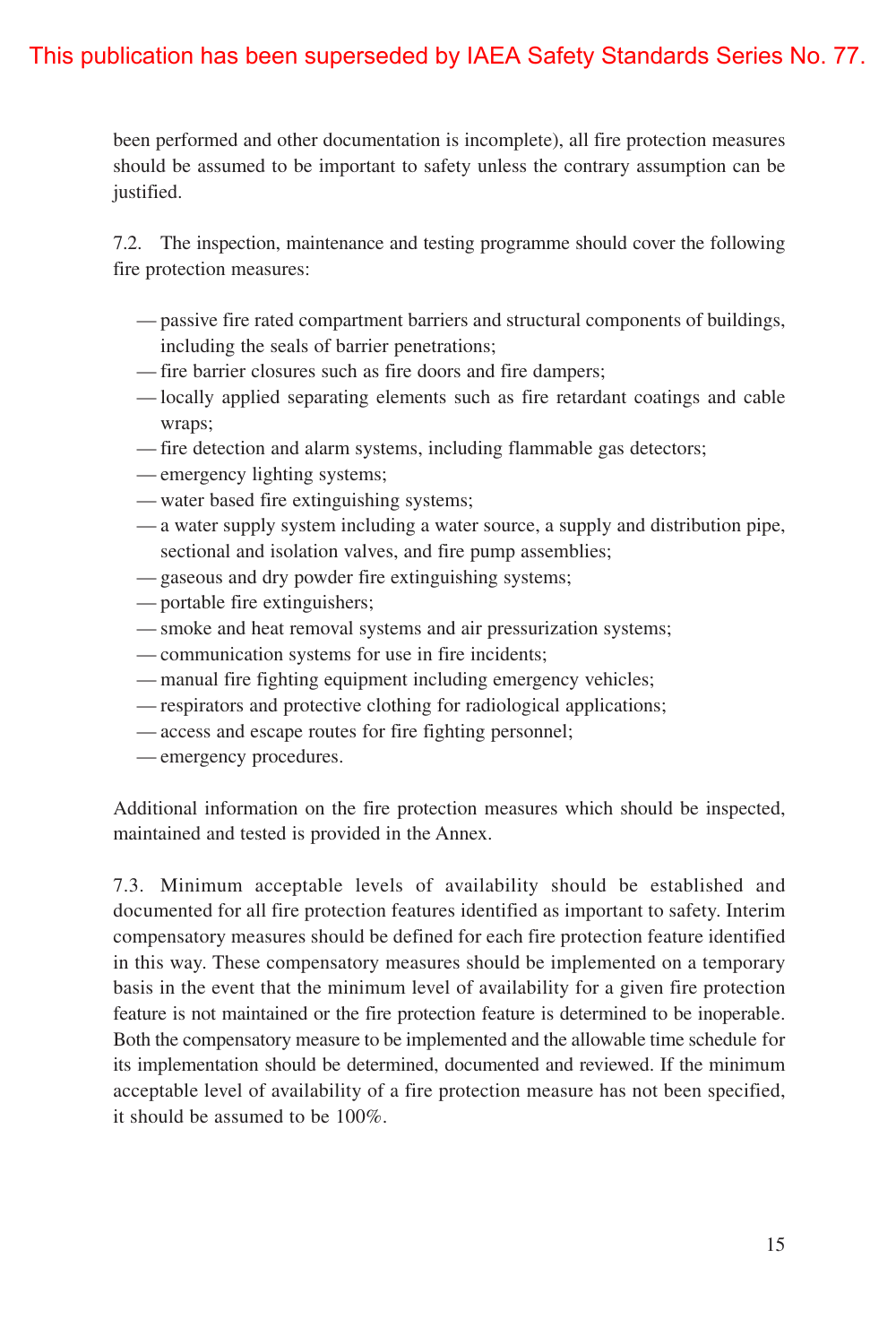## **8. MANUAL FIRE FIGHTING CAPABILITY**

8.1. A fire fighting strategy should be developed for each area of the plant identified as important to safety (including those areas which present a fire exposure risk to areas important to safety). These strategies should provide information to supplement the information provided in the general plant emergency plan. The strategies should provide all appropriate information needed by fire fighters to use safe and effective fire fighting techniques in each fire area. The strategies should be kept up to date and should be used in routine classroom training and in actual fire drills at the plant. The fire fighting strategy developed for each fire area of the plant should cover the following:

- access and exit routes for fire fighters;
- locations of structures, systems or components identified as important to safety;
- fire loadings;
- particular fire hazards, including the possible reduced capability for fire fighting due to external events;
- special radiological, toxic, high voltage and high pressure hazards, including the potential for explosions;
- the fire protection features provided (both passive and active);
- restrictions on the use of specific fire extinguishing agents because of concerns about nuclear criticality or other particular concerns, and the alternative extinguishing media to be used;
- locations of heat and/or smoke sensitive components or equipment important to safety;
- location of fixed and portable extinguishing equipment;
- water supplies for manual fire fighting;
- communication systems (not affecting safety systems) for use by fire fighting personnel.

8.2. Plant documentation should provide a clear description of the manual fire fighting capability provided for those areas of the plant identified as important to safety. The manual fire fighting capability may be provided by a suitably trained and equipped on-site fire brigade, by a qualified off-site service or by a co-ordinated combination of the two, as appropriate for the plant and in accordance with national practice.

8.3. If reliance is placed on off-site response, designated plant staff in each shift should be assigned the responsibility to co-ordinate and liaise with the off-site fire fighting service and to establish a clear line of authority at the fire scene. Appropriate plant staff should be designated even in situations in which the off-site response is supplementary to a primary response by a qualified on-site fire brigade.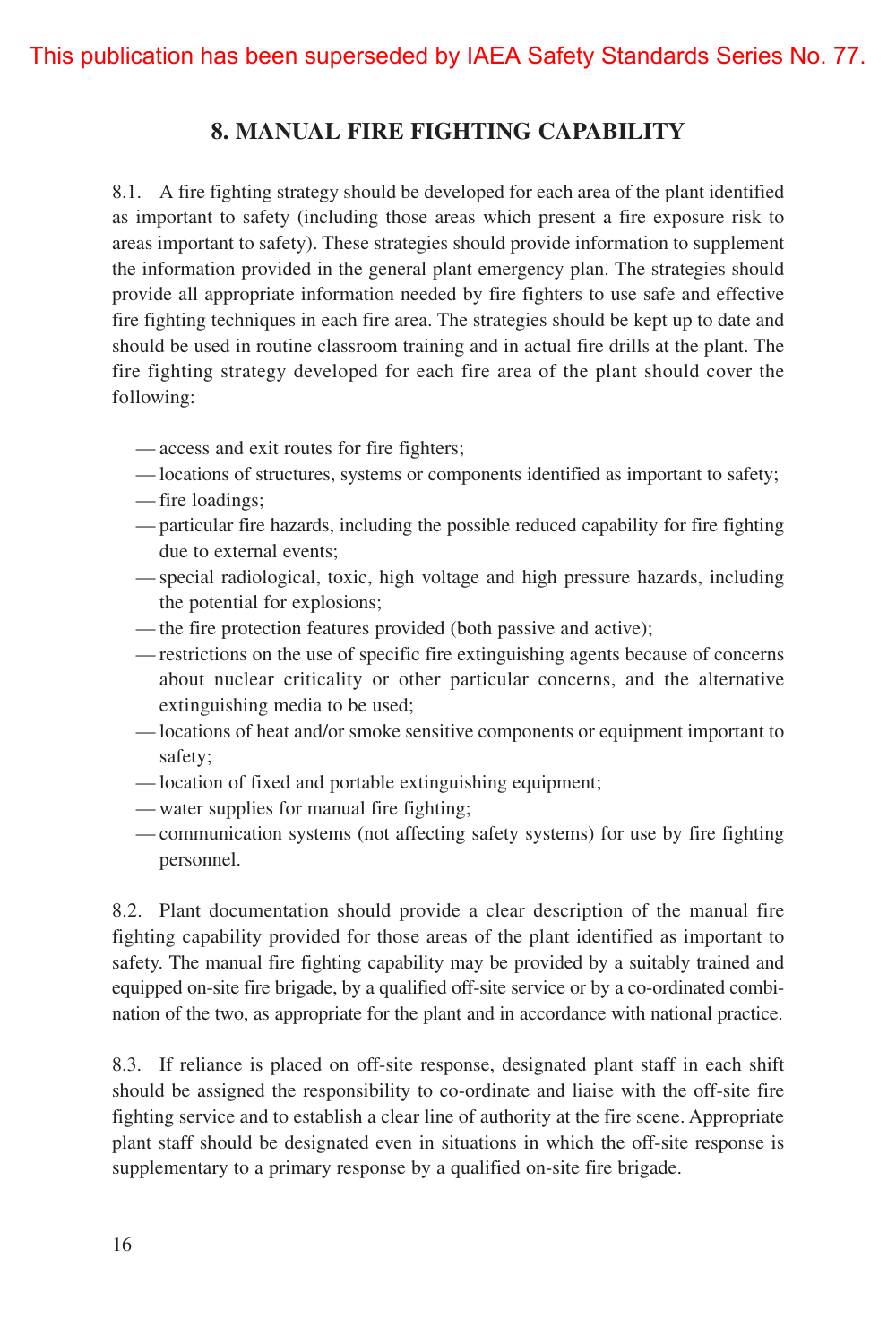8.4. Where full or partial reliance for manual fire fighting capability is placed on off-site resources, there should be proper co-ordination between the plant personnel and the off-site response group in order to ensure that the latter is familiar with the hazards of the plant. The responsibilities and lines of authority for manual fire fighting personnel should be documented in a fire fighting plan.

8.5. If an on-site fire brigade is established to provide a manual fire fighting capability, the fire brigade's organization, minimum staffing level, equipment (including self-contained breathing apparatus) and training should all be documented and their adequacy should be confirmed by a competent person.

8.6. Members of the on-site fire brigade should be physically capable of performing fire fighting duties and should attend a formal programme of fire fighting training prior to assignment to the plant fire brigade. Regular training (routine classroom training, fire fighting practice and fire drills) should be provided for all on-site fire brigade members. Special training should be provided for fire brigade leaders to ensure that they are competent to assess the potential safety consequences of a fire and advise control room personnel.

8.7. If manual fire fighting represents the primary means of fire protection, it should be ensured, as far as possible, that the necessary actions in the event of fire can be carried out safely in terms of radiological protection.

## **9. TRAINING OF PLANT PERSONNEL**

9.1. All plant staff and contractors' personnel temporarily assigned to the plant should receive training in plant fire safety, including their responsibilities in fire incidents, before starting work at the plant. This training should include the following topics:

- fire safety policy at the plant;
- awareness of specific fire hazards, including limitations on area fire loading and, where necessary, associated radiological concerns;
- the significance of the control of combustible materials and ignition sources and its potential impact on the permissible fire loading in an area;
- means of reporting fires and actions to be taken;
- recognition of audible and visual fire alarm signals;
- means of exit and emergency evacuation routes in the event of fire;
- the different types of fire extinguishing equipment provided and their use in extinguishing fires in the initial stage.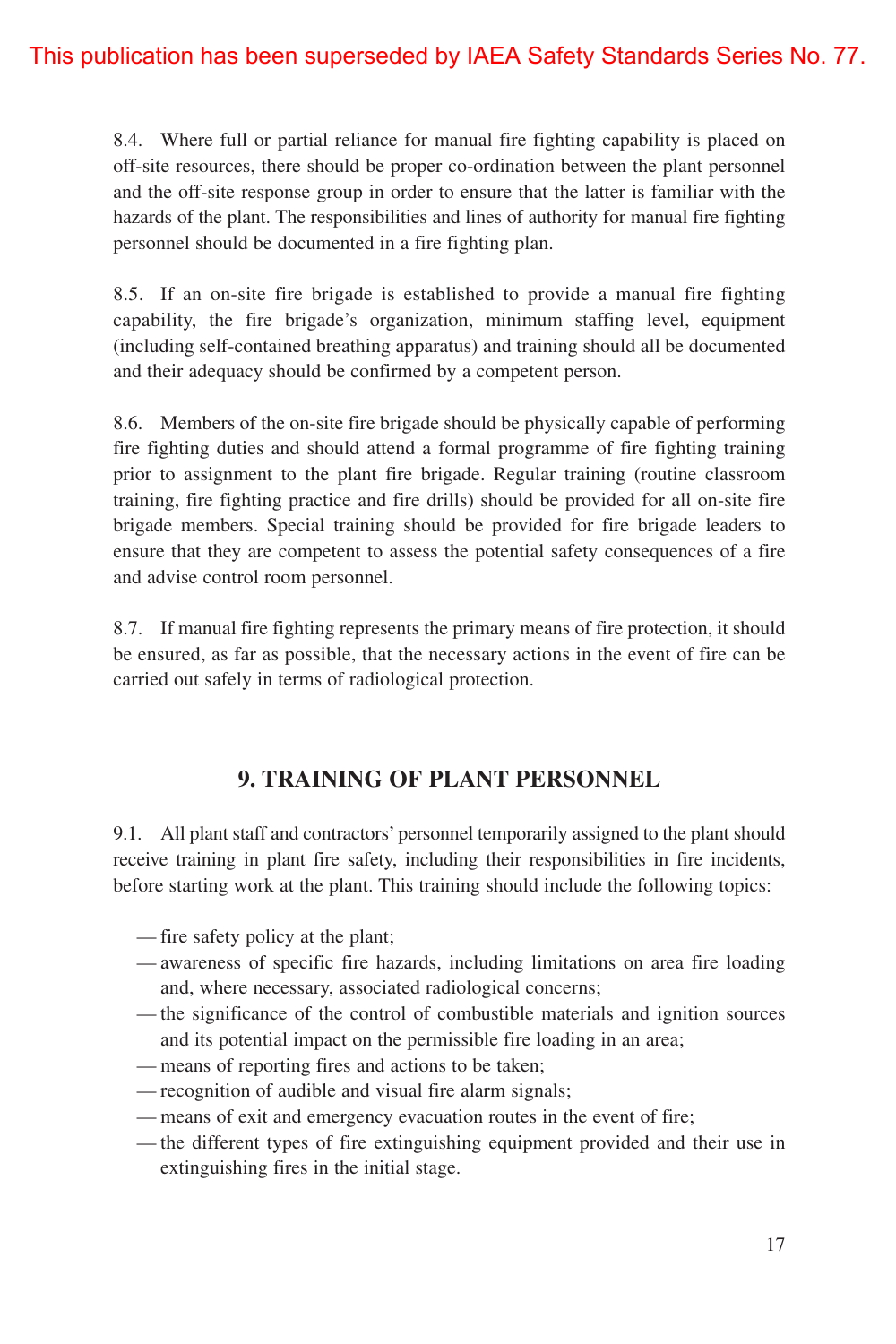9.2. Specialized fire safety training should be established for designated plant staff involved in operations, maintenance and fire fighting at the plant, including contractors' personnel temporarily assigned to the plant, where applicable. The training programme should provide training to ensure that the staff have adequate technical skills and familiarity with the detailed procedures to be followed. Training should be sufficient to ensure that individuals understand the significance of their duties and the consequences of errors arising from misconceptions or lack of diligence. The specialized training programme should cover the following:

- (a) The importance of maintaining the integrity and operability of plant fire protection features (both passive and active) by performing regularly scheduled inspections, routine and unplanned maintenance of equipment, and periodic functional tests of equipment and systems;
- (b) The design and operating details of the specific fire protection features installed in the plant to permit effective maintenance of equipment for operability;
- (c) The significance of planned design changes and plant modifications with respect to fire safety, including both direct and indirect impacts on fire safety and any effects on the integrity or operability of the fire protection features (both passive and active) as a result of the planned modifications;
- (d) The need to ensure that the individual who is responsible for the review of planned design changes and plant modifications is sufficiently knowledgeable to recognize issues that may have implications for fire protection features; this necessitates detailed knowledge of the design and testing requirements of hardware for fire protection and knowledge of specific design objectives for fire protection features in each fire area of the plant, as specified in the fire hazard analysis or similar documentation;
- (e) Training for personnel who may initiate or authorize work activities involving hot work and staff who may be assigned the duties of a fire watch, to ensure that they are made aware of the hazards associated with activities such as cutting and welding which could produce a potential ignition source;
- (f) The stipulations of the work permit system, specific situations in which a fire watch is necessary, and the significance of introducing potential ignition sources into fire areas containing components identified as important to safety;
- (g) Training for personnel who may be involved in the work permit system or the system for hot work permits, who should receive instructions on work implementation and on general fire safety training so that they can readily recognize various fire hazards in the plant and can understand the implications of introducing combustible materials or ignition sources into safety related areas;
- (h) Familiarization with the physical location of safety systems, preferably through a plant walkdown;
- (i) Familiarization with the physical location of plant fire protection features.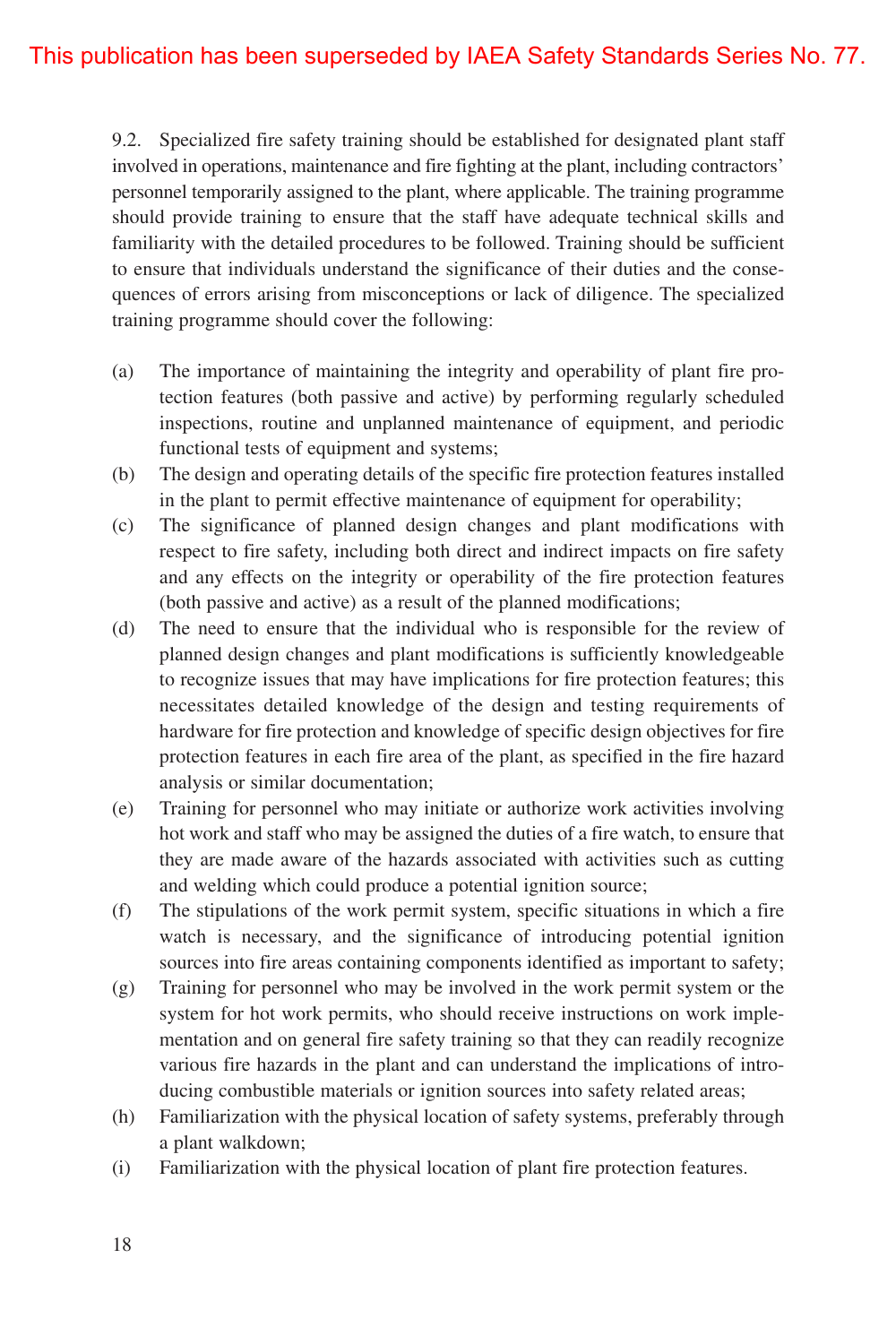9.3. Selection and appointment procedures for plant staff should establish minimum initial qualifications for all personnel involved in fire safety functions and activities which may affect safety. These minimum qualifications should be based on an evaluation of the necessary education, technical competence and practical experience for the job concerned.

9.4. The plant fire safety training programme should be documented and should include:

- identification of specific training needs for particular staff;
- development of training materials and instructors' notes;
- periodic evaluation.

9.5. Assessment of the technical competence of trainees should be considered an essential element of the training programme. The training programme should include both initial training and periodic retraining, as appropriate. Training programme activities should be conducted under the quality assurance programme and should be documented in the records management system.

9.6. The content, completeness, effectiveness and overall adequacy of the fire safety training programme should be periodically reviewed. Review should include consideration of whether to modify the training programme to take into account relevant operating experience and modifications.

## **10. QUALITY ASSURANCE FOR MATTERS RELATING TO FIRE SAFETY**

10.1. Fire protection features are not generally classified as safety systems and thus they may not be subject to the rigorous qualification requirements and the associated quality assurance programme applied to safety systems. However, fire has the potential to give rise to common cause failure and thus to pose a threat to safety, and therefore the installed active and passive fire protection measures should be considered safety related. An appropriate level of quality assurance should therefore be applied to fire protection features.

10.2. A formal, documented quality assurance system should be established and implemented for activities affecting, and information relating to, fire safety in areas identified as important to safety.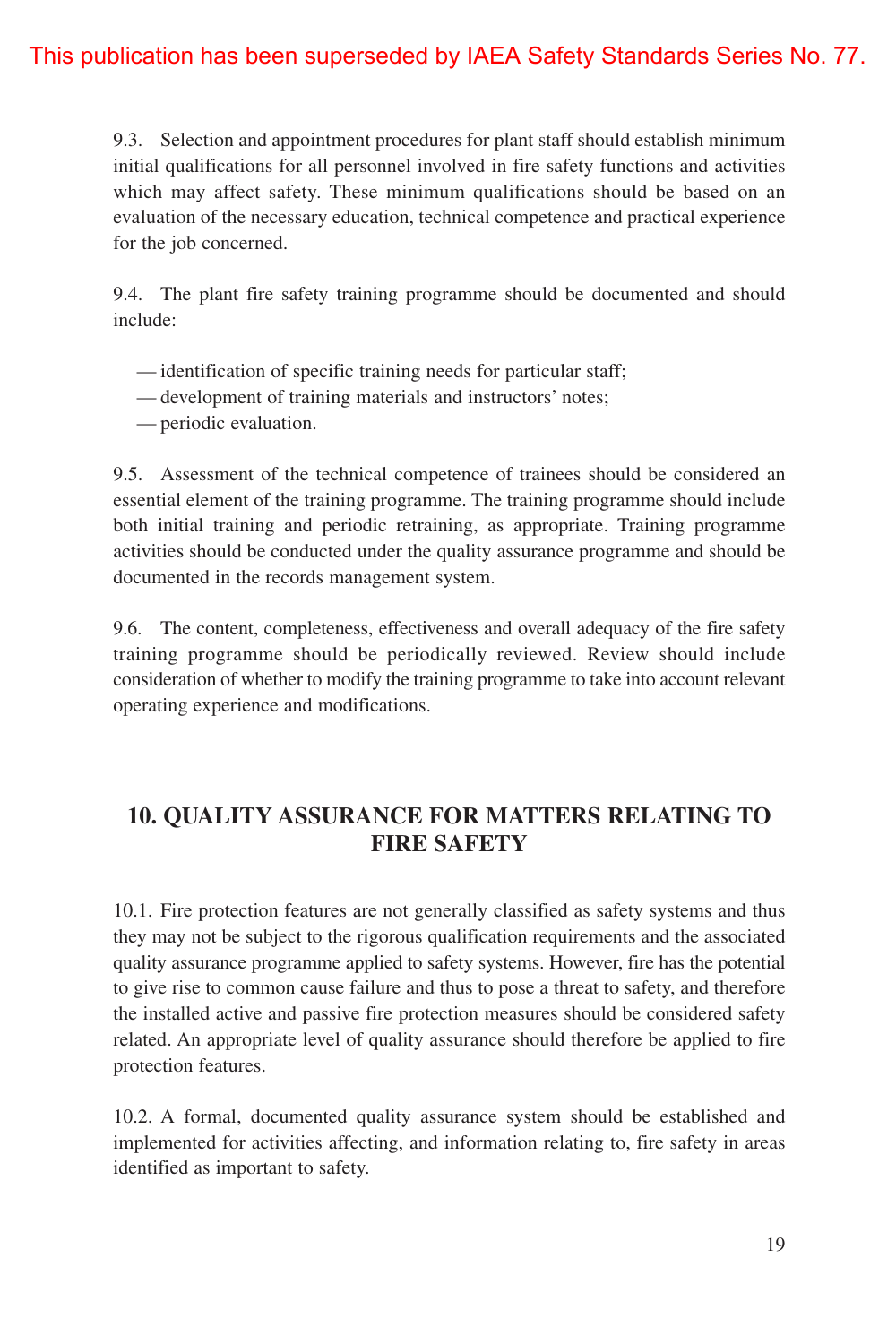10.3. The quality assurance provisions should be applied to the following aspects of fire safety<sup>4</sup>:

- the fire hazard analysis;
- the engineering design basis, the design calculations, and the validation of computer software, instructions and drawings for any design changes and modifications;
- documentation relating to procurement, including certificates of compliance for new or modified installations, supplies and equipment;
- commissioning and installation records for new and modified work;
- engineering review of design changes and plant modifications;
- fire safety procedures and the emergency plan and procedures;
- the storage and use of replacement fire protection materials, systems and equipment;
- records of the combustible fire load in each fire area;
- control of combustible materials and ignition sources;
- documentation of completed inspection, maintenance and testing procedures and validation of emergency arrangements;
- audit, inspection and survey reports, including identified deficiencies and corrective actions;
- technical justifications for non-compliance with specified requirements for fire safety and temporary actions implemented to compensate for deficiencies, pending completion of final corrective actions;
- technical qualifications and training records of personnel;
- records of all fire events, large and small, including reports of investigations;
- actuation of fire detectors and/or extinguishing systems:
	- response to actual fire conditions;
	- false alarms and other non-fire responses;
- operational failures of fire safety measures, including failures of computer software;
- organization and responsibilities for fire safety.

10.4. Changes to any of these aspects of fire safety should be controlled to the same level of engineering review and approval as applied to the original documents in accordance with the applicable provisions of the quality assurance system.

<sup>&</sup>lt;sup>4</sup> For some existing plants, the original documentation relating to the design, procurement and commissioning and other documentation might not be available. In such cases, the quality assurance programme should be applied to as many of the aspects listed as possible, and special importance should be placed on the periodic review of plant fire safety.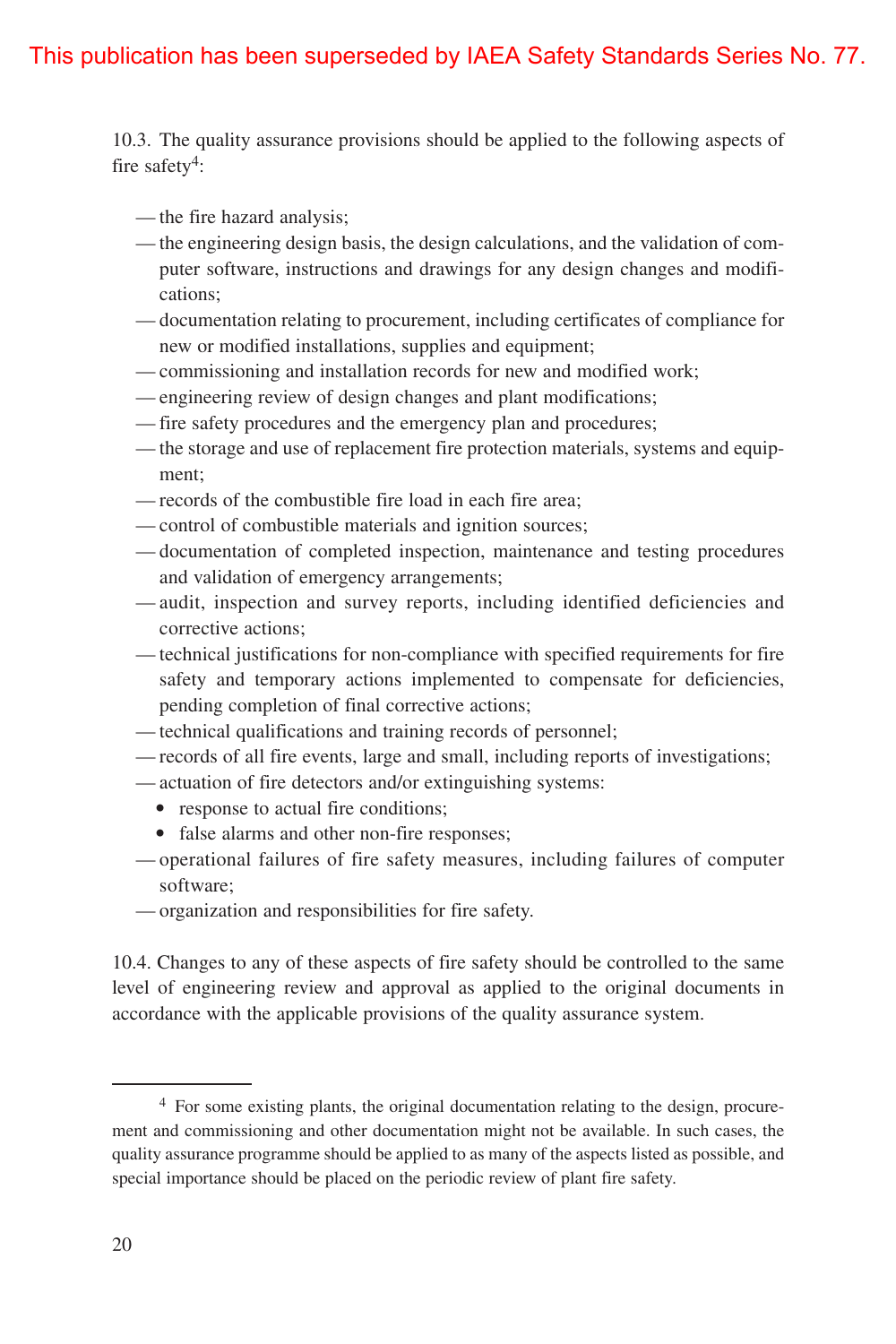#### **Annex**

## **FIRE PROTECTION MEASURES FOR INCLUSION IN THE INSPECTION, MAINTENANCE AND TESTING PROGRAMME**

This Annex provides a sample list of features, systems, equipment and components for inclusion in an inspection, maintenance and testing programme for fire safety. It gives information on the practical application of the recommendations made in this Safety Guide. The frequency of performance of recommended activities will be based on manufacturers' recommendations, national practice and specific operational experience.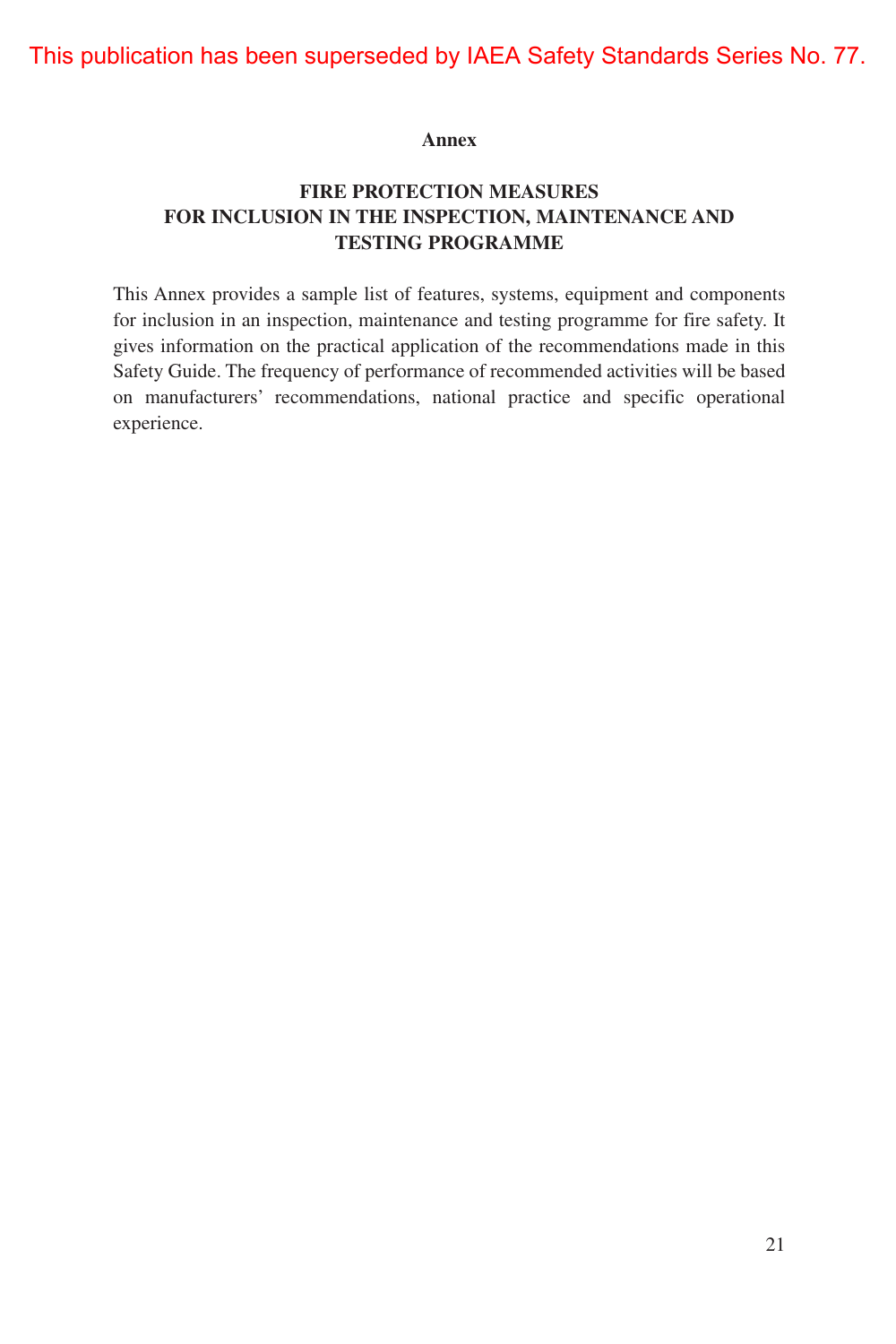## TABLE A–1. INSPECTION, MAINTENANCE AND TESTING OF FIRE PROTECTION MEASURES

| Fire protection measures                                                                                                                                                                                         | Inspection | Maintenance | Functional test |
|------------------------------------------------------------------------------------------------------------------------------------------------------------------------------------------------------------------|------------|-------------|-----------------|
| Passive fire protection features<br>1.                                                                                                                                                                           |            |             |                 |
| 1.1. Fire rated compartment barriers and<br>structural elements of buildings, including<br>fire rated walls, floors and ceilings and<br>fire rated barrier penetration seals, both<br>mechanical and electrical: |            |             |                 |
| general condition and indications of<br>(a)<br>damage or deterioration, absence of<br>unsealed openings                                                                                                          | $\times$   |             |                 |
| 1.2. Fire barrier closures such as fire doors<br>and fire dampers:                                                                                                                                               |            |             |                 |
| general condition and indications of<br>(a)<br>damage or deterioration, including<br>obstructions which may prevent<br>closure                                                                                   | $\times$   |             |                 |
| (b) component operability<br>automatic closure and latching<br>(c)<br>mechanisms                                                                                                                                 |            | $\times$    | ×<br>×          |
| 1.3. Locally applied separating elements,<br>including fire retardant coatings, cable<br>wraps and sleeves:                                                                                                      |            |             |                 |
| general condition and indications of<br>(a)<br>damage or deterioration                                                                                                                                           | $\times$   |             |                 |
| 1.4. Combustible transient or stored material<br>that could have an impact on the fire loading<br>in an area:                                                                                                    |            |             |                 |
| general storage conditions, observance<br>(a)<br>of the permissible fire load in the area                                                                                                                        | ×          |             |                 |
| 2.<br>Fire detection and alarm systems                                                                                                                                                                           |            |             |                 |
| 2.1. Fire detectors (including heat, smoke,<br>flame, gas sampling and flammable gas<br>detectors):                                                                                                              |            |             |                 |
|                                                                                                                                                                                                                  |            |             |                 |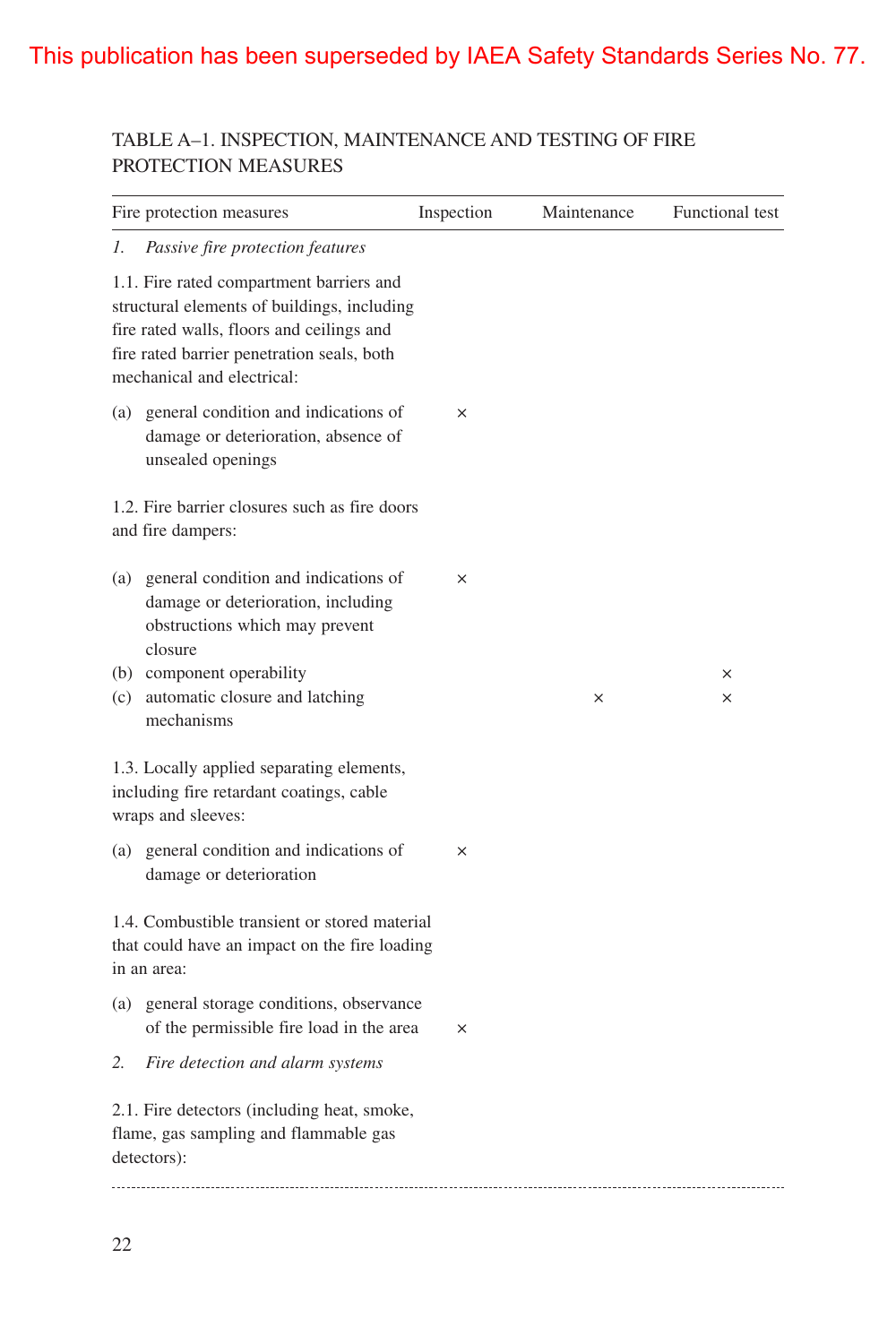|     | Fire protection measures                                                                                                       | Inspection | Maintenance | Functional test |
|-----|--------------------------------------------------------------------------------------------------------------------------------|------------|-------------|-----------------|
| (a) | general condition and indications of<br>damage or deterioration                                                                | $\times$   |             |                 |
| (b) | sensitivity adjustments and periodic<br>cleaning                                                                               |            | ×           |                 |
| (c) | equipment operability and automatic<br>functioning                                                                             |            |             | ×               |
|     | 2.2. Manual fire alarm call points:                                                                                            |            |             |                 |
| (a) | general condition, including<br>accessibility, and indications of                                                              | $\times$   |             |                 |
| (b) | damage or deterioration<br>equipment operability and alarm<br>function                                                         |            |             | ×               |
|     | 2.3. Fire alarm and control panels:                                                                                            |            |             |                 |
| (a) | general condition, including<br>accessibility, and indications of                                                              | $\times$   |             |                 |
| (b) | damage or deterioration<br>equipment operability and audible<br>and visual alarm functions, including<br>automatic functioning |            |             | ×               |
|     | 2.4. Electrical circuits:                                                                                                      |            |             |                 |
| (a) | general condition and indications of<br>damage to or deterioration of cable<br>insulation and junction boxes                   | $\times$   |             |                 |
| (b) | circuit integrity                                                                                                              |            |             | ×               |
| (c) | normal and backup of power supplies                                                                                            | ×          | ×           |                 |
| 3.  | Emergency lighting                                                                                                             |            |             |                 |
| (a) | general condition and indications<br>of damage or deterioration                                                                | $\times$   |             |                 |
|     | (b) illumination level and distribution<br>of light                                                                            |            |             | ×               |
| (c) | equipment operability                                                                                                          |            |             | ×               |
|     | (d) batteries, as applicable                                                                                                   | ×          | ×           |                 |
| 4.  | Water based fire extinguishing systems                                                                                         |            |             |                 |
|     | 4.1. Sprinkler systems, including wet<br>pipe, dry pipe, deluge water spray and                                                |            |             |                 |
|     | pre-action systems:                                                                                                            |            |             |                 |
|     |                                                                                                                                |            |             |                 |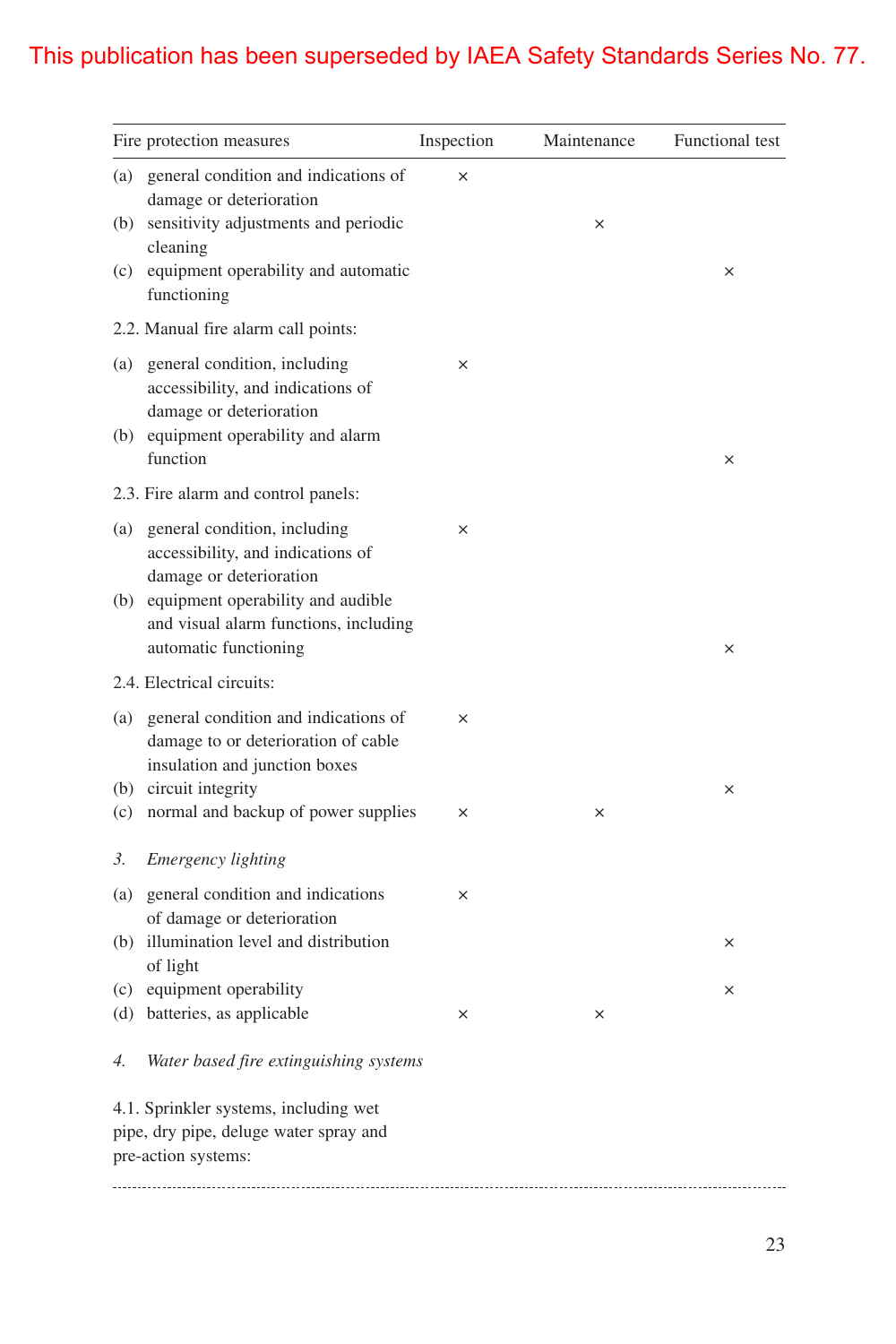|     | Fire protection measures                                                              | Inspection | Maintenance | Functional test |
|-----|---------------------------------------------------------------------------------------|------------|-------------|-----------------|
| (a) | general condition and indications of<br>damage or deterioration                       | $\times$   |             |                 |
| (b) | integrity of piping and supports                                                      | ×          |             |                 |
| (c) | valve position and accessibility                                                      | ×          |             |                 |
| (d) | valve and system operability and<br>alarm function                                    |            | ×           | ×               |
| (e) | obstruction of discharge flow                                                         | ×          |             |                 |
| (f) | blockage of piping or nozzles<br>(e.g. by air pressurization where<br>possible)       |            | ×           | ×               |
|     | 4.2. Foam-water fire extinguishing systems                                            |            |             |                 |
| (a) | for mechanical components, refer<br>to features in item 4.1, as applicable            | ×          |             |                 |
| (b) | quantity of foam concentrate                                                          | ×          |             |                 |
| (c) | quality of foam concentrate                                                           |            |             | ×               |
| (d) | for electrical components, refer<br>to features in items $2.1-2.4$ ,<br>as applicable | ×          | ×           | ×               |
| (e) | accessibility of manual actuation<br>means                                            | ×          |             |                 |
| (f) | pattern of discharge flow                                                             | ×          |             |                 |
| (g) | blockage of piping or nozzles                                                         |            |             | ×               |
|     | (e.g. by air pressurization, where<br>possible)                                       |            |             |                 |
| 5.  | Gaseous fire extinguishing systems                                                    |            |             |                 |
| (a) | general condition and indications<br>of damage or deterioration                       | ×          |             |                 |
| (b) | integrity of piping and supports                                                      | ×          |             |                 |
| (c) | system operability and alarm<br>functions                                             |            |             | ×               |
| (d) | operability of associated                                                             |            |             | ×               |
|     | components (in particular discharge                                                   |            |             |                 |
|     | time delays), ventilation interlocks                                                  |            |             |                 |
|     | and passive barrier closures (doors and<br>dampers)                                   |            |             |                 |
| (e) | accessibility of manual actuation<br>means                                            | ×          |             |                 |
| (f) | containment of gas within protected<br>compartments (room pressurization test)        | ×          |             | ×               |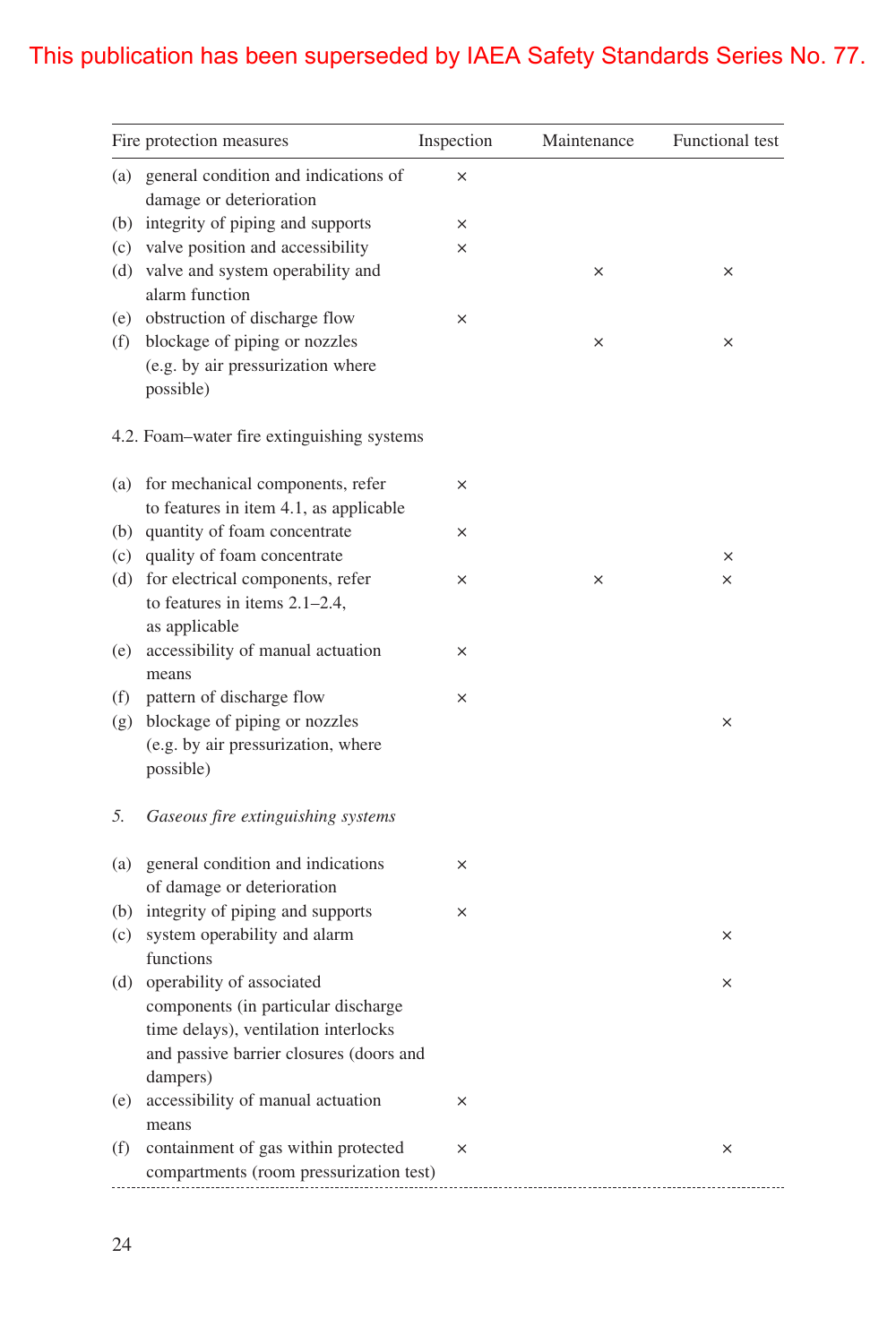|     | Fire protection measures                                         | Inspection | Maintenance | Functional test |
|-----|------------------------------------------------------------------|------------|-------------|-----------------|
| (g) | gas quantity and pressure                                        | $\times$   |             |                 |
| (h) | for electrical components, refer to                              | $\times$   | $\times$    | ×               |
|     | features in items 2.1-2.4, as applicable                         |            |             |                 |
| (i) | blockage of piping or nozzles (by air or                         |            | ×           | ×               |
| (i) | gas pressurization)<br>obstruction of discharge flow and         |            |             |                 |
|     | nozzle blockage                                                  | ×          |             |                 |
|     |                                                                  |            |             |                 |
| 6.  | Dry powder fire extinguishing systems                            |            |             |                 |
| (a) | general condition and indications                                | ×          |             |                 |
|     | of damage or deterioration                                       |            |             |                 |
| (b) | quantity, quality, condition and                                 | $\times$   | ×           |                 |
|     | pressure of dry powder                                           |            |             |                 |
| (c) | system operability and alarm<br>function                         |            |             | ×               |
| (d) | for mechanical components, refer                                 | ×          | ×           | ×               |
|     | to features in item 4.1, as applicable                           |            |             |                 |
| (e) | for electrical components, refer                                 | $\times$   | ×           | ×               |
|     | to features in items $2.1-2.4$ , as                              |            |             |                 |
|     | applicable                                                       |            |             |                 |
| (f) | accessibility of manual actuation                                | ×          |             |                 |
|     | means                                                            |            |             |                 |
| (g) | piping or nozzle blockage (e.g. by<br>air pressurization)        |            |             | ×               |
| 7.  |                                                                  |            |             |                 |
|     | Wa ter supply                                                    |            |             |                 |
|     | 7.1. Water sources                                               |            |             |                 |
| (a) | general condition and indications                                | $\times$   | ×           |                 |
|     | of damage or deterioration, as                                   |            |             |                 |
|     | applicable                                                       |            |             |                 |
|     | (b) water volume and quality; valves                             | $\times$   |             |                 |
| (c) | alarm function for low water level,                              |            |             | ×               |
|     | as applicable<br>(d) measures to prevent freezing, as            |            |             |                 |
|     | applicable                                                       |            |             |                 |
|     | 7.2. Supply and distribution pipes                               |            |             |                 |
|     | and hydrants                                                     |            |             |                 |
|     |                                                                  |            |             |                 |
| (a) | general condition and indications<br>of damage or deterioration, | ×          |             |                 |
|     | as applicable                                                    |            |             |                 |
|     |                                                                  |            |             |                 |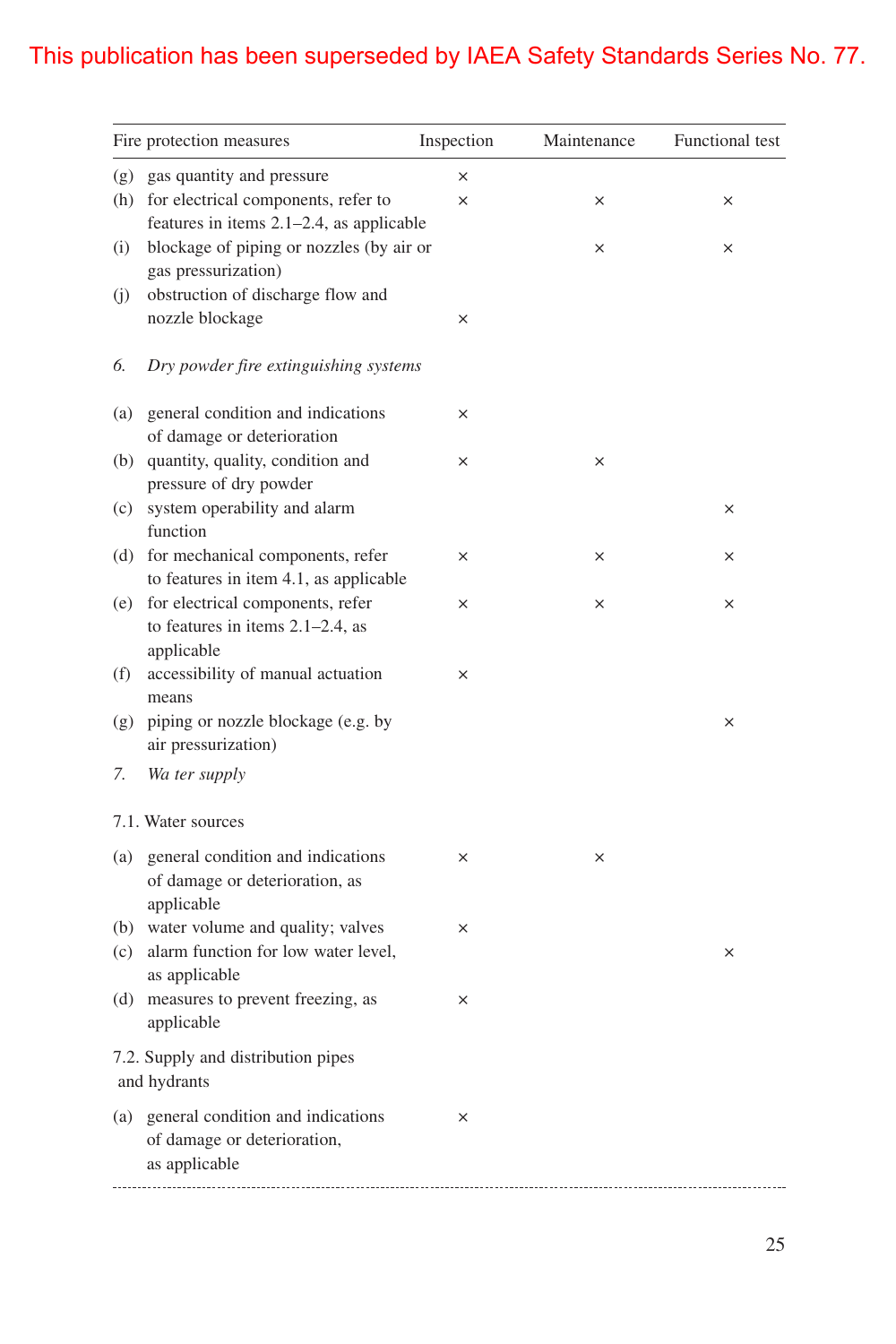|     | Fire protection measures                                                                                             | Inspection | Maintenance | Functional test |
|-----|----------------------------------------------------------------------------------------------------------------------|------------|-------------|-----------------|
|     | (b) available water pressure and<br>flow rate                                                                        |            |             | ×               |
|     | (c) accessibility and operability of<br>hydrants and valves                                                          | ×          | ×           |                 |
|     | (d) valve position and alarm functioning,<br>as applicable                                                           | ×          |             | ×               |
|     | (e) measures to prevent internal<br>blockages of pipes                                                               | ×          |             | ×               |
| (f) | elimination of marine or biological<br>growth                                                                        | ×          | ×           |                 |
| (g) | measures to prevent freezing,<br>as applicable                                                                       | ×          |             |                 |
|     | 7.3. Fire pump assemblies                                                                                            |            |             |                 |
|     | (a) general condition and indications<br>of damage or deterioration                                                  | ×          |             |                 |
|     | (b) fire pump assemblies, including<br>power supplies                                                                |            | ×           |                 |
|     | (c) operability of the fire pump assembly<br>(manual and automatic), including<br>power supplies and alarm functions |            | ×           | $\times$        |
|     | (d) performance characteristics of fire<br>pumps, including flow and pressure                                        |            |             | ×               |
| (e) | fire pump batteries, as applicable                                                                                   | ×          | $\times$    | ×               |
| (f) | fuel quantity and quality for non-<br>electrically driven power supplies                                             | ×          |             | ×               |
| (f) | fuel quantity and quality for non-<br>electrically driven power supplies                                             | ×          |             | ×               |
| (g) | alarm functions                                                                                                      |            |             | ×               |
| (h) | for electrical components, refer<br>to features in items 2.2-2.4,<br>as applicable                                   | ×          | ×           | ×               |
|     | 7.4. Rising main and hose reels/stations                                                                             |            |             |                 |
|     | (a) general condition and indications<br>of damage or deterioration                                                  | ×          |             |                 |
| (b) | accessibility of equipment                                                                                           | $\times$   |             |                 |
| (c) | integrity of pipes and supports                                                                                      | $\times$   |             |                 |
| (d) | system pressure and flow rate                                                                                        |            |             | ×               |
| (e) | operability and alarm function<br>of valves and systems                                                              |            | ×           | ×               |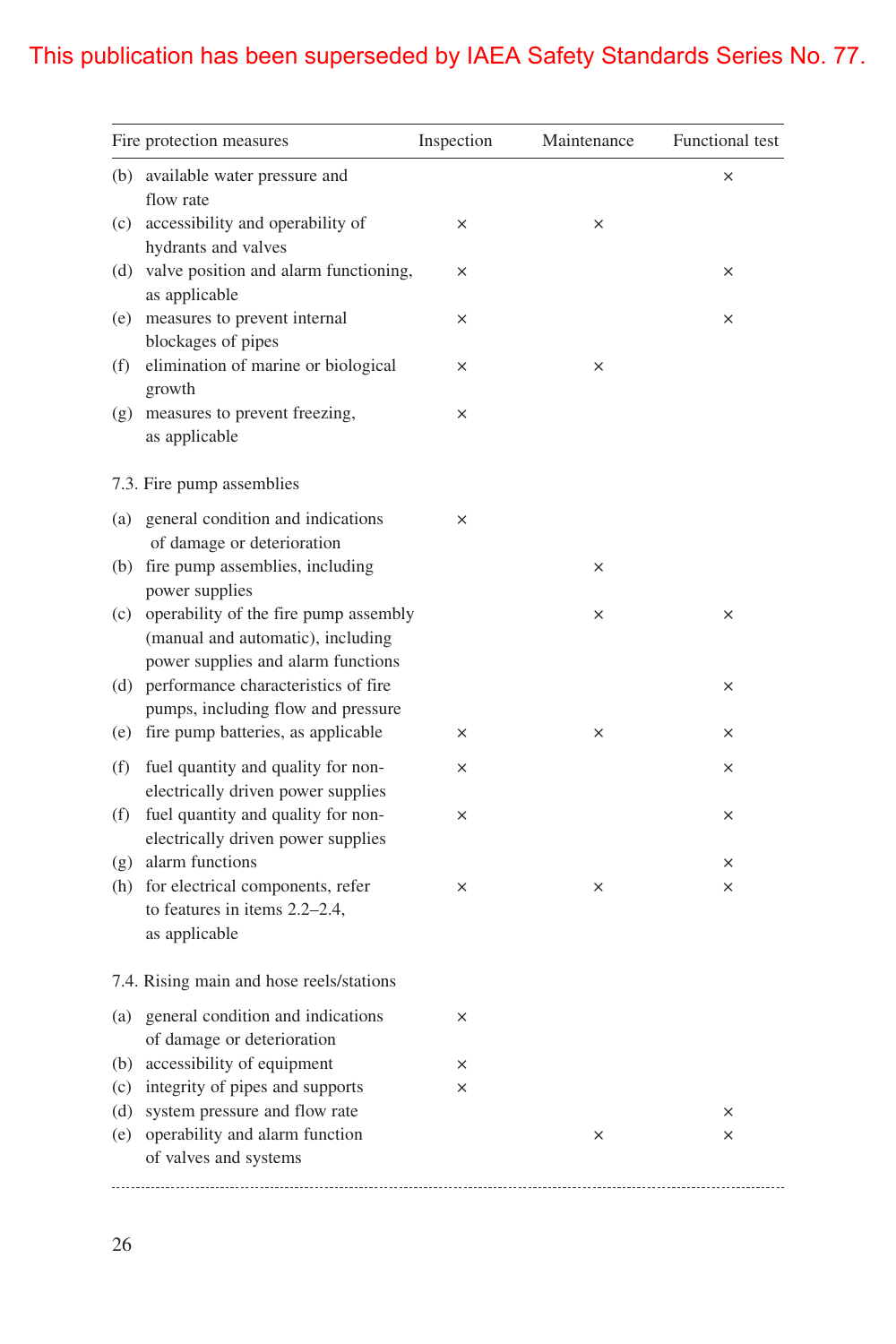|            | Fire protection measures                                                               | Inspection | Maintenance | Functional test |
|------------|----------------------------------------------------------------------------------------|------------|-------------|-----------------|
| (f)<br>(g) | fire hose pressure testing<br>gaskets and hose re-racking,<br>as applicable            | $\times$   | ×           | $\times$        |
| (h)        | accessibility of hoses and nozzles                                                     | ×          |             |                 |
| (i)        | measures to prevent internal<br>blockages                                              | ×          |             |                 |
| (j)        | hose diameter and length                                                               | ×          |             |                 |
| 8.         | Portable fire extinguishers                                                            |            |             |                 |
| (a)        | general condition and accessibility<br>and indications of damage or<br>deterioration   | ×          |             |                 |
|            | (b) amounts and pressure of<br>extinguishing media                                     | ×          | ×           |                 |
| (c)        | suitability of extinguisher type<br>for location                                       | $\times$   |             |                 |
| (d)        | pressure integrity of extinguisher<br>container                                        |            |             | ×               |
| 9.         | Smoke and heat removal systems and<br><i>pressurization systems</i>                    |            |             |                 |
| (a)        | general condition and indications<br>of damage or deterioration, including<br>ductwork | $\times$   |             |                 |
|            | (b) operability of fans and dampers<br>and alarm functions                             |            | ×           | ×               |
| (c)        | power supplies, as applicable                                                          |            |             | ×               |
| (d)        | pressure and flow rate                                                                 |            |             | ×               |
| (e)        | accessibility of manual means<br>of actuation                                          | ×          |             |                 |
| (f)        | for electrical components, refer<br>to features in items $2.1 - 2.4$                   | ×          | ×           | ×               |
|            | 10. Communication system(s) used<br><i>in fire incidents</i>                           |            |             |                 |
| (a)        | general condition and indications<br>of damage or deterioration                        | ×          |             |                 |
|            | (b) system operability                                                                 |            |             | ×               |
| (c)        | for electrical components,<br>refer to features in item 2.4,<br>as applicable          | ×          | $\times$    | ×               |
|            |                                                                                        |            |             |                 |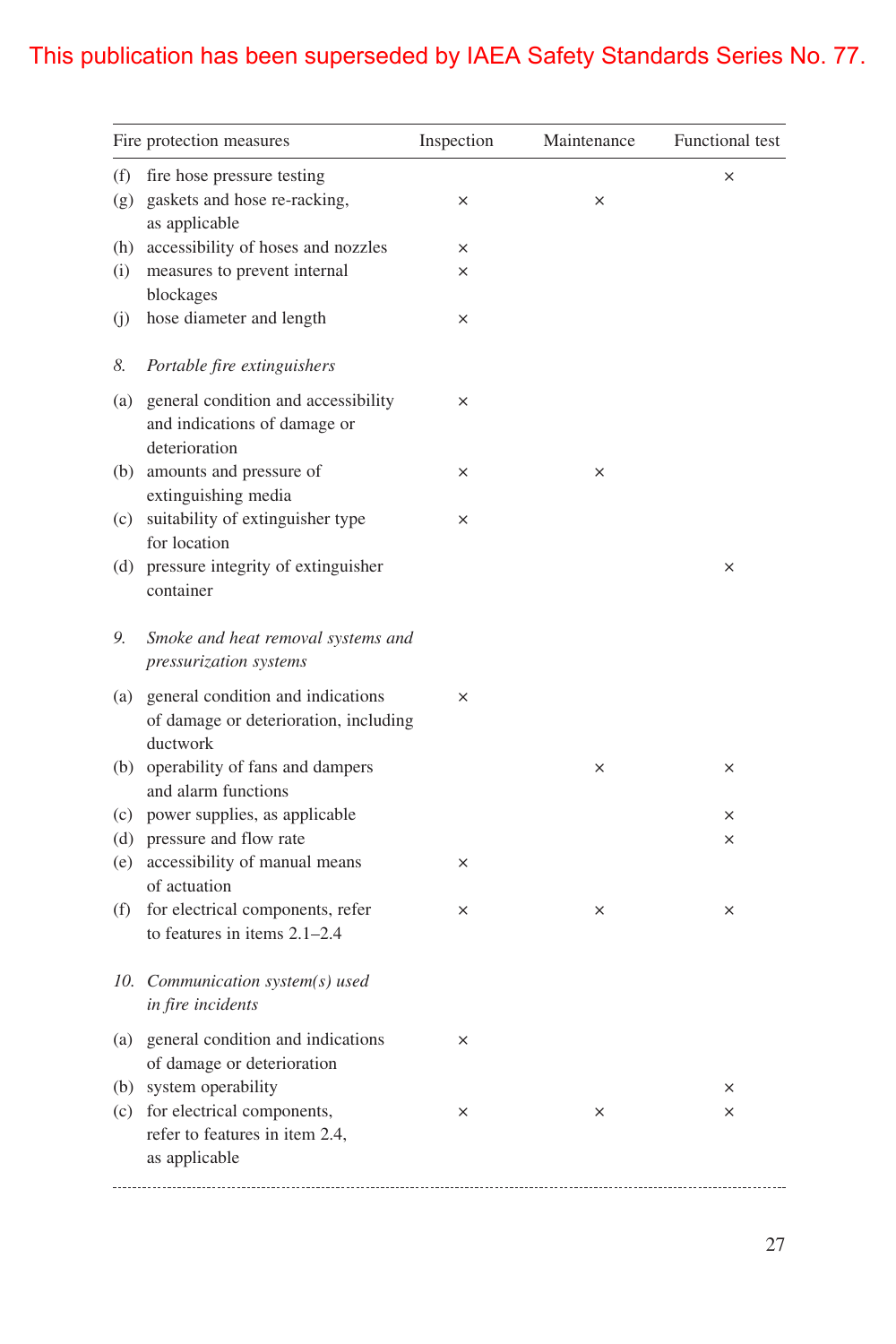|            | Fire protection measures                                                              | Inspection | Maintenance | Functional test |
|------------|---------------------------------------------------------------------------------------|------------|-------------|-----------------|
|            | (d) power supplies, as applicable                                                     |            |             | $\times$        |
|            | 11. Emergency vehicles and equipment                                                  |            |             |                 |
|            | (a) general condition and indications<br>of damage or deterioration                   | $\times$   |             |                 |
| (b)        | operability                                                                           |            | $\times$    | $\times$        |
|            | (c) inventory of equipment                                                            | $\times$   |             |                 |
|            | 12. Access and escape routes for fire<br><i>fighting personnel</i>                    |            |             |                 |
|            | (a) general condition and indications<br>of damage or obstruction                     | $\times$   |             |                 |
|            | (b) operability of access doors                                                       |            | ×           | $\times$        |
| (c)        | marking of access and escape routes                                                   | $\times$   |             |                 |
|            | 13. Validation of fire emergency procedures                                           |            |             |                 |
| (a)<br>(b) | documentation of current procedures<br>test of emergency procedures,<br>by simulation | $\times$   | $\times$    | $\times$        |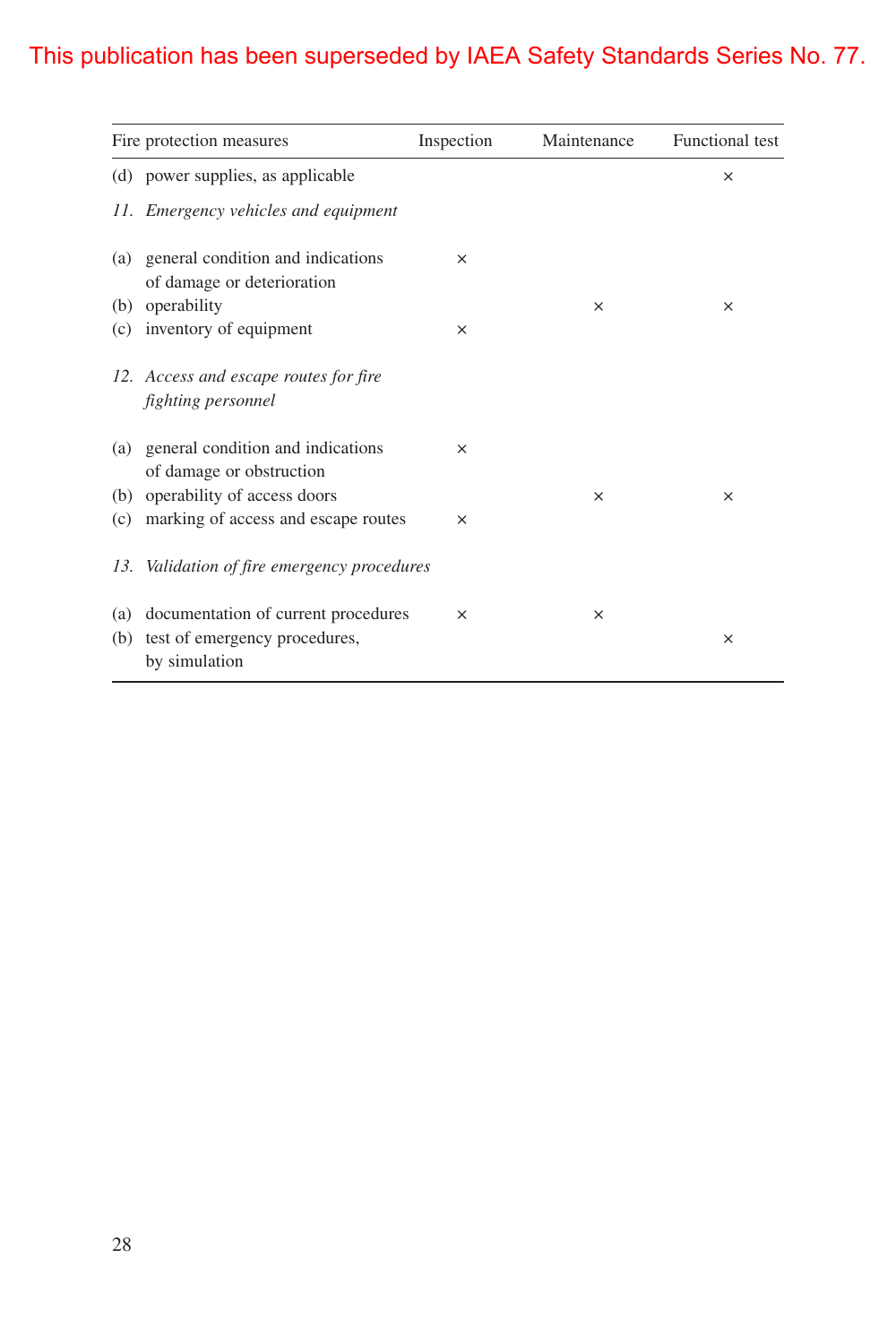## **GLOSSARY**

*The following definitions apply for the purposes of the present publication.* 

- **combustible material.** A material in solid, liquid or gaseous state capable of igniting, burning, supporting combustion or releasing flammable vapour when subject to specific conditions such as fire or heat.
- **fire barrier.** Wall, floor, ceiling or device for closing a passage such as a door, a hatch, a penetration or a ventilation system to limit the consequences of a fire. A fire barrier is characterized by a fire resistance rating.
- **fire damper.** A device designed to prevent by automatic operation the passage of fire through a duct under given conditions.
- **fire load.** The sum of the calorific energies calculated to be released by the complete combustion of all the combustible materials in a space, including the facings of the walls, partitions, floors and ceiling.
- fire resistance. The ability of an element of a building construction, component or structure to perform, for a stated period of time, the required load bearing function, integrity and/or thermal insulation, and/or other expected function specified in a standard fire resistance test.
- fire retardant. The quality of a substance of suppressing, reducing or delaying markedly the combustion of certain materials.
- **fire watch.** One or more persons responsible for providing additional (e.g. during hot work) or compensatory (e.g. for system impairments) coverage of plant activities or areas for the purpose of detecting fires or identifying activities and conditions that present a potential fire hazard. These people should be trained in identifying conditions or activities that present potential fire hazards, as well as in the use of fire fighting equipment and the proper fire notification procedures.
- **hot work.** Work having the potential for causing fire, particularly work involving the use of open flames, soldering, welding, flame cutting, grinding or disk cutting.
- **ignition source**. An applied (external) source of heat which is used to ignite combustible materials.
- **safety.** The achievement of proper operating conditions, prevention of accidents or mitigation of accident consequences, resulting in protection of site personnel, the public and the environment from undue radiation hazards.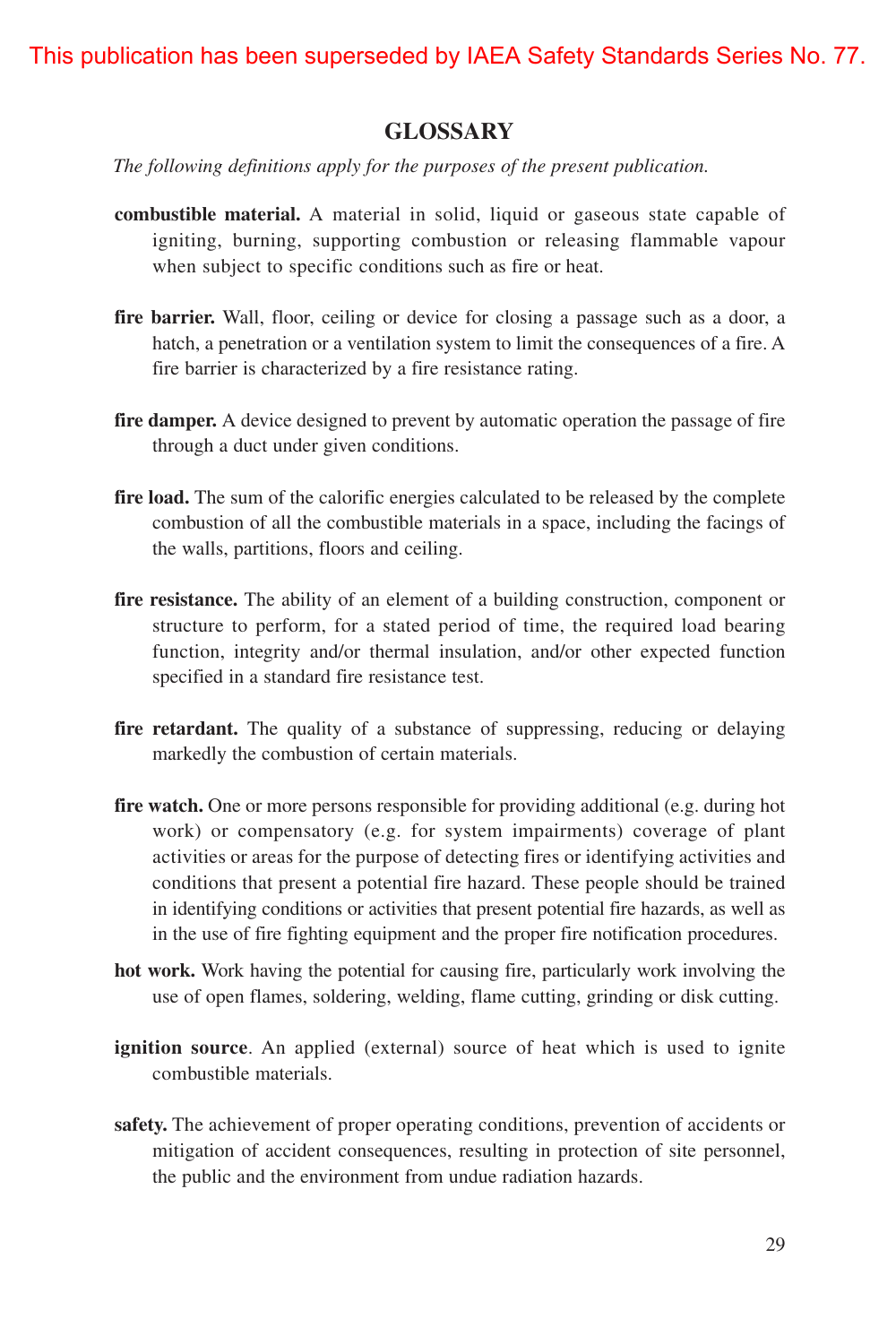## **REFERENCES**

- [1] INTERNATIONAL ATOMIC ENERGY AGENCY, Safety of Nuclear Power Plants: Design, Safety Standards Series No. NS-R-1, IAEA, Vienna (2000).
- [2] INTERNATIONAL ATOMIC ENERGY AGENCY, Fire Protection in Nuclear Power Plants, Safety Series No. 50-SG-D2 (Rev. 1), IAEA, Vienna (1992).
- [3] INTERNATIONAL ATOMIC ENERGY AGENCY, Safety of Nuclear Power Plants: Operation, Safety Standards Series No. NS-R-2, IAEA, Vienna (2000).
- [4] INTERNATIONAL ATOMIC ENERGY AGENCY, The Safety of Nuclear Installations, Safety Series No. 110, IAEA, Vienna (1993).
- [5] INTERNATIONAL ATOMIC ENERGY AGENCY, Maintenance of Nuclear Power Plants, Safety Series No. 50-SG-O7 (Rev. 1), IAEA, Vienna (1990).
- [6] INTERNATIONAL ATOMIC ENERGY AGENCY, Quality Assurance for Safety in Nuclear Power Plants and other Nuclear Installations, Safety Series No. 50-C/SG-Q, IAEA, Vienna (1996).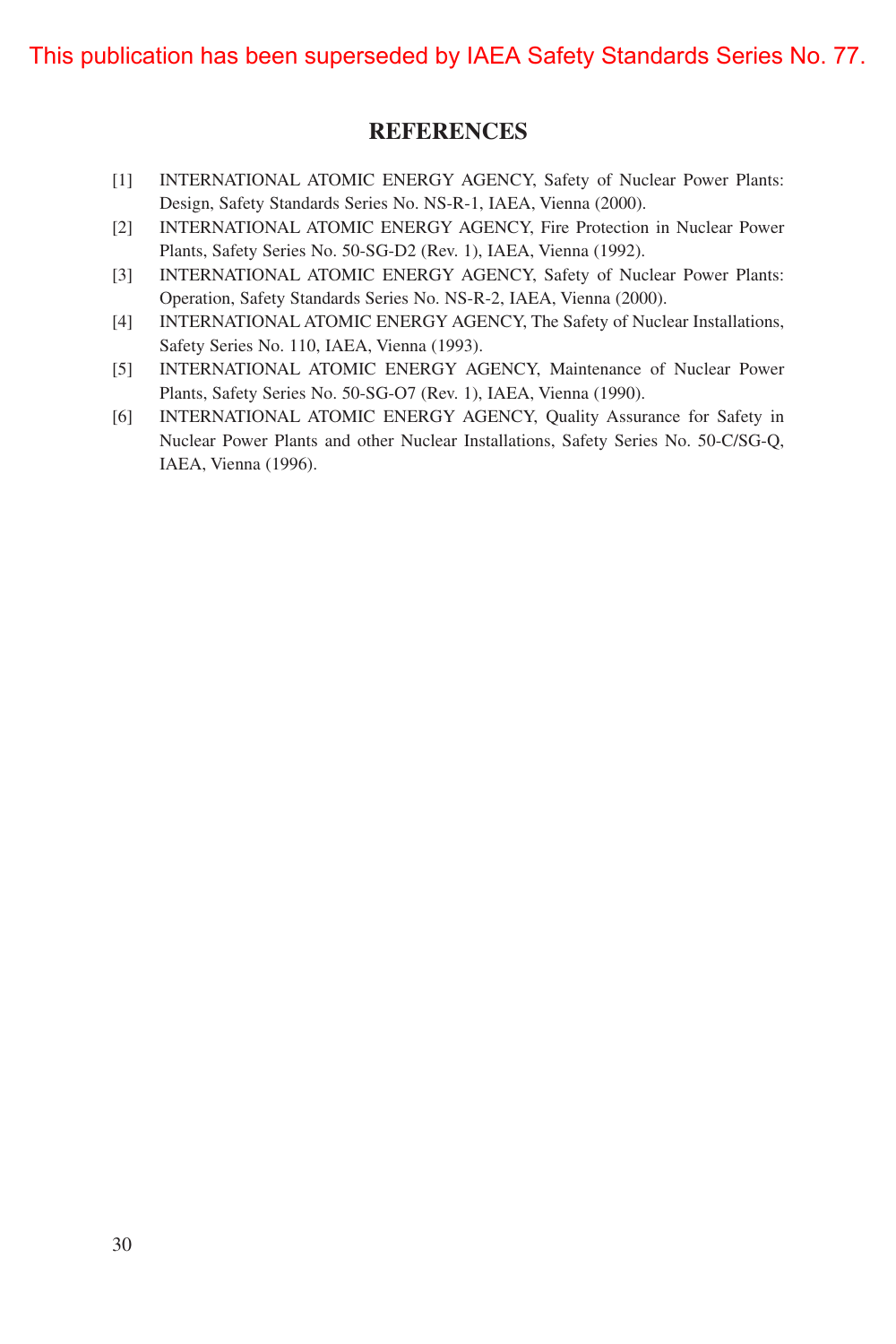## **CONTRIBUTORS TO DRAFTING AND REVIEW**

| Agapov, A.          | MINATOM, Russian Federation                                                   |
|---------------------|-------------------------------------------------------------------------------|
| Balasubramanian, G. | Atomic Energy Commission, India                                               |
| Barends, P.         | Home Office, Fire Services and Disaster Management<br>Department, Netherlands |
| Bokor, L.           | Paks Nuclear Power Plant, Hungary                                             |
| Bouton, J.-P.       | Direction de la sûreté des installations nucléaires, France                   |
| Cottaz, M.          | Commissariat à l'énergie atomique, France                                     |
| Cowley, J.S.        | Nuclear Installations Inspectorate, United Kingdom                            |
| de Cock, J.-P.      | Electrabel, Belgium                                                           |
| Gorman, K.          | Scottish Nuclear Limited, United Kingdom                                      |
| Gorza, E.           | Tractebel S.A., Belgium                                                       |
| Hebting, G.         | Électricité de France, France                                                 |
| Hogg, A.            | Fire Service College, United Kingdom                                          |
| Hulenić, Z.         | Ministry of Internal Affairs, Croatia                                         |
| Joppen, F.          | Centre d'étude de l'énergie nucléaire, Belgium                                |
| Kaercher, M.        | Électricité de France, France                                                 |
| Kulig, M.           | <b>International Atomic Energy Agency</b>                                     |
| Lan, Z.             | Permanent Mission of China to the IAEA                                        |
| Logie, J.           | Scottish Nuclear Limited, United Kingdom                                      |
| Mendes, A.          | Furnas-Centrais Elétricas S.A., Brazil                                        |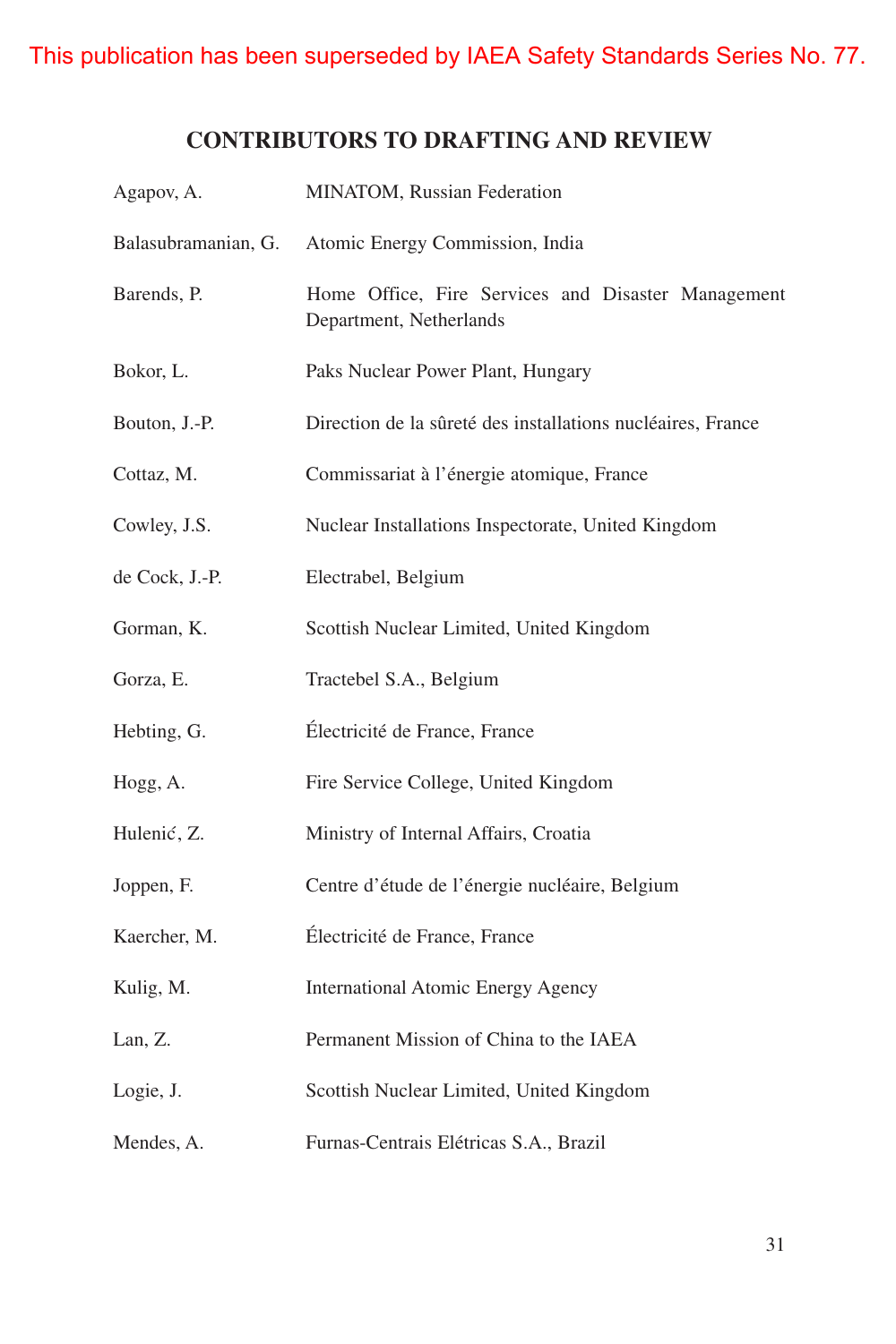| Mowrer, D.S.   | Professional Loss Control, Inc., United States of America         |
|----------------|-------------------------------------------------------------------|
| Papa, I.       | ENEL, Italy                                                       |
| Roewekamp, M.  | Gesellschaft für Anlagen- und Reaktorsicherheit, Germany          |
| Saarikoski, H. | Finnish Centre for Radiation and Nuclear Safety, Finland          |
| Schneider, U.  | Institut für Baustofflehre, Bauphysik und Brandschutz,<br>Austria |
| Smith, F.      | AEA Technology, United Kingdom                                    |
| Svensson, S.   | Swedish Rescue Services Agency, Sweden                            |
| Vaišnys, P.    | International Atomic Energy Agency                                |
| Zhong, W.      | International Atomic Energy Agency                                |